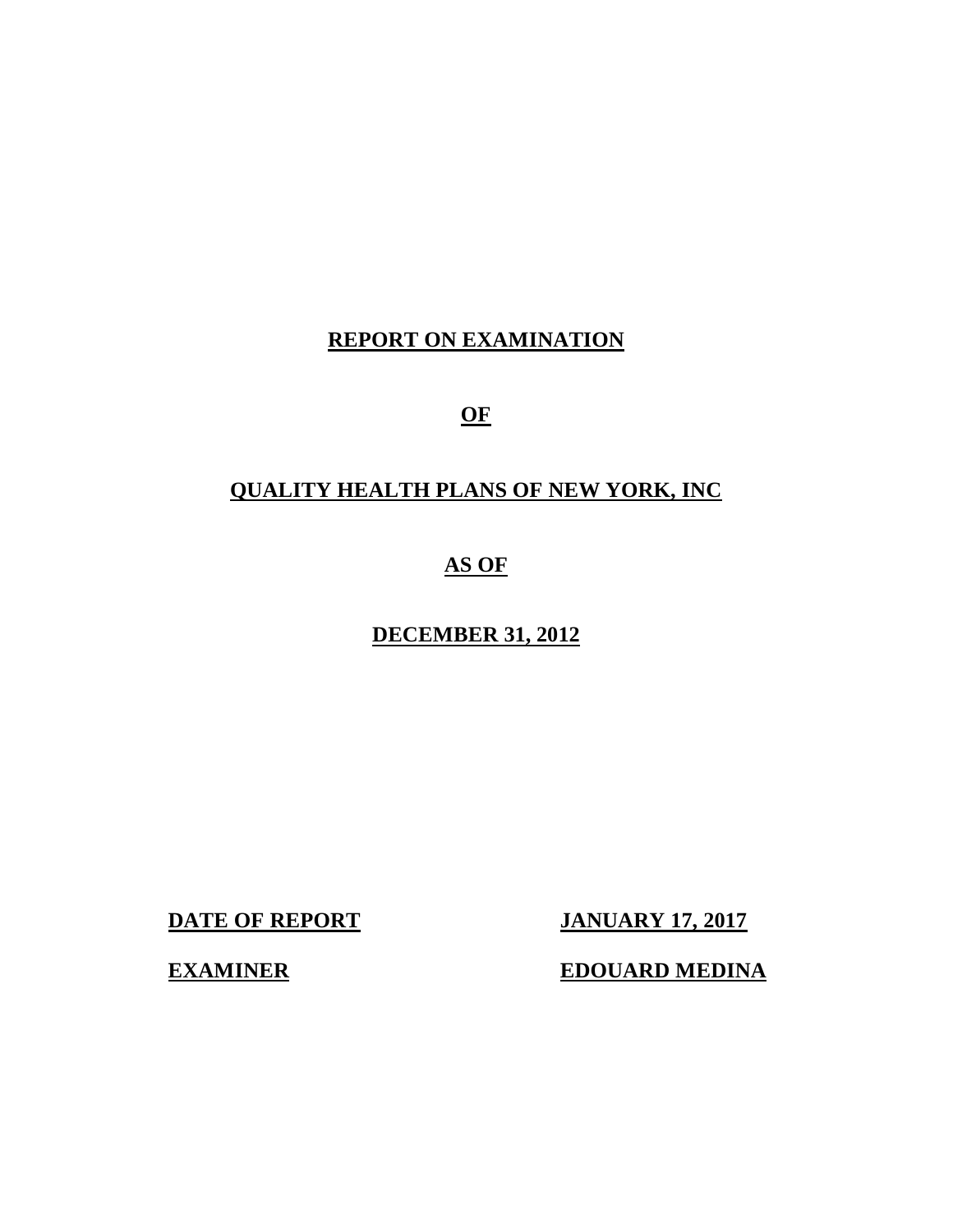## **TABLE OF CONTENTS**

| <u>ITEM NO.</u> |                                                           | PAGE NO.       |
|-----------------|-----------------------------------------------------------|----------------|
| 1.              | Scope of the examination                                  | $\overline{2}$ |
| 2.              | Description of the HMO                                    | 4              |
|                 | A. Corporate governance                                   | 6              |
|                 | B. Enterprise risk management                             | 8              |
|                 | C. Territory and plan of operation                        | 11             |
|                 | D. Reinsurance                                            | 12             |
|                 | E. Holding company system                                 | 14             |
|                 | F. Holding company transactions                           | 19             |
|                 | G. Conflict of interest policy                            | 25             |
|                 | H. Accounts and records                                   | 25             |
|                 | I. Annual statements                                      | 27             |
|                 | J. Evaluation of controls - information technology        | 28             |
| 3.              | <b>Financial Statements</b>                               | 31             |
|                 | A. Balance sheet                                          | 32             |
|                 | B. Statement of revenue, expenses and capital and surplus | 33             |
| 4.              | Market conduct activities                                 | 34             |
|                 | Agents and brokers                                        | 34             |
| 5.              | Subsequent events                                         | 36             |
| 6.              | Summary of comments and recommendations                   | 37             |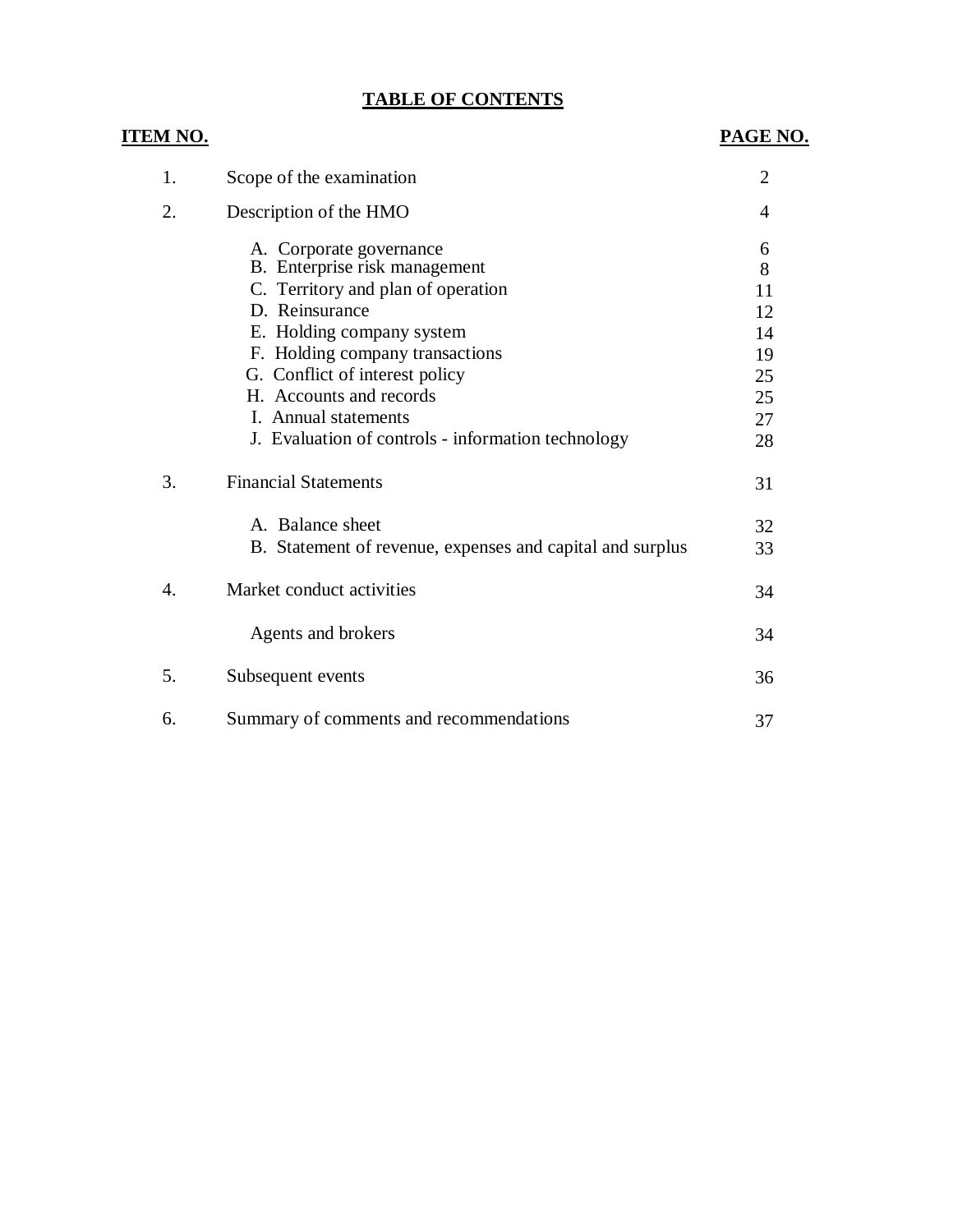

Superintendent

 Andrew M. Cuomo Maria T. Vullo Governor

January 17, 2017

 Honorable Maria T. Vullo Superintendent of Financial Services Albany, New York 12257

NEW YORK STATE DEPARTMENT<sub>of</sub>

Madam:

 Pursuant to the requirements of the New York Insurance Law and New York Public Health Law and acting in accordance with the instructions contained in Appointment Number 31005, dated June 21, 2013, annexed hereto, I have made an examination into the condition and affairs of Quality Health Plans of New York, Inc., a for-profit health maintenance organization (HMO) certified pursuant to the provisions of Article 44 of the New York Public Health Law as of December 31, 2012, and submit the following report thereon.

 Inc., located at 2805 Veterans Memorial Highway, Ronkonkoma, New York. The examination was conducted at the home office of Quality Health Plans of New York,

 Wherever the designations the "HMO" or "QHPNY" appear herein, without qualification, they should be understood to indicate Quality Health Plans of New York, Inc.

 Wherever the designation the "Department" appears herein, without qualification, it should be understood to indicate the New York State Department of Financial Services.

 Wherever the designations the "Health Department" or "DOH" appear herein, without qualification, they should be understood to indicate the New York State Department of Health.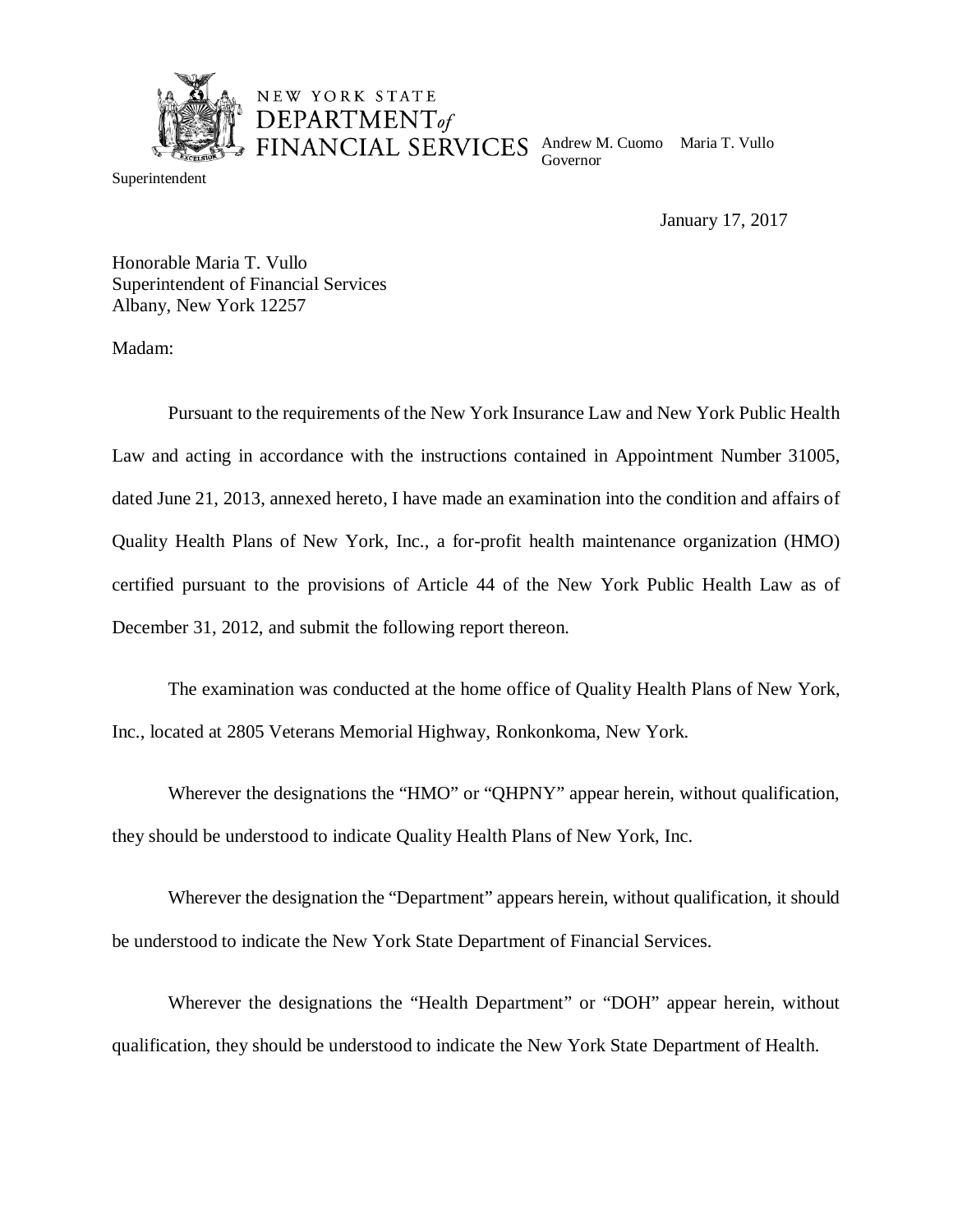### **1. 1. SCOPE OF THE EXAMINATION**

 This is the first examination of the HMO. The examination of the HMO was a combined (financial and market conduct) examination and covered the three-year period January 1, 2010 through December 31, 2012. The financial component of the examination was conducted as a financial examination, as defined in the National Association of Insurance Commissioners ("NAIC") *Financial Condition Examiners Handbook, 2013 Edition* (the "Handbook"). The examination was conducted observing the guidelines and procedures in the Handbook. Where deemed appropriate by the examiner, transactions occurring subsequent to December 31, 2012 were reviewed.

 accordance with the provisions of the Handbook, which provides guidance for the establishment of an examination plan based on the examiner's assessment of risk in the HMO's operations and utilizes that evaluation in formulating the nature and extent of the examination. The examiner planned and performed the examination to evaluate the HMO's current financial condition, as well as identify prospective risks that may threaten the future solvency of the HMO. The financial portion of the examination was conducted using a risk-focused approach in

 assessed the internal control systems and procedures used to mitigate those risks. The examination also included an assessment of the principles used and significant estimates made by management, an evaluation of the overall financial statement presentation, and determined management's compliance with the Department's statutes and guidelines, Statutory Accounting Principles, as adopted by the Department, and NAIC annual statement instructions. The examiner identified key processes, assessed the risks within those processes and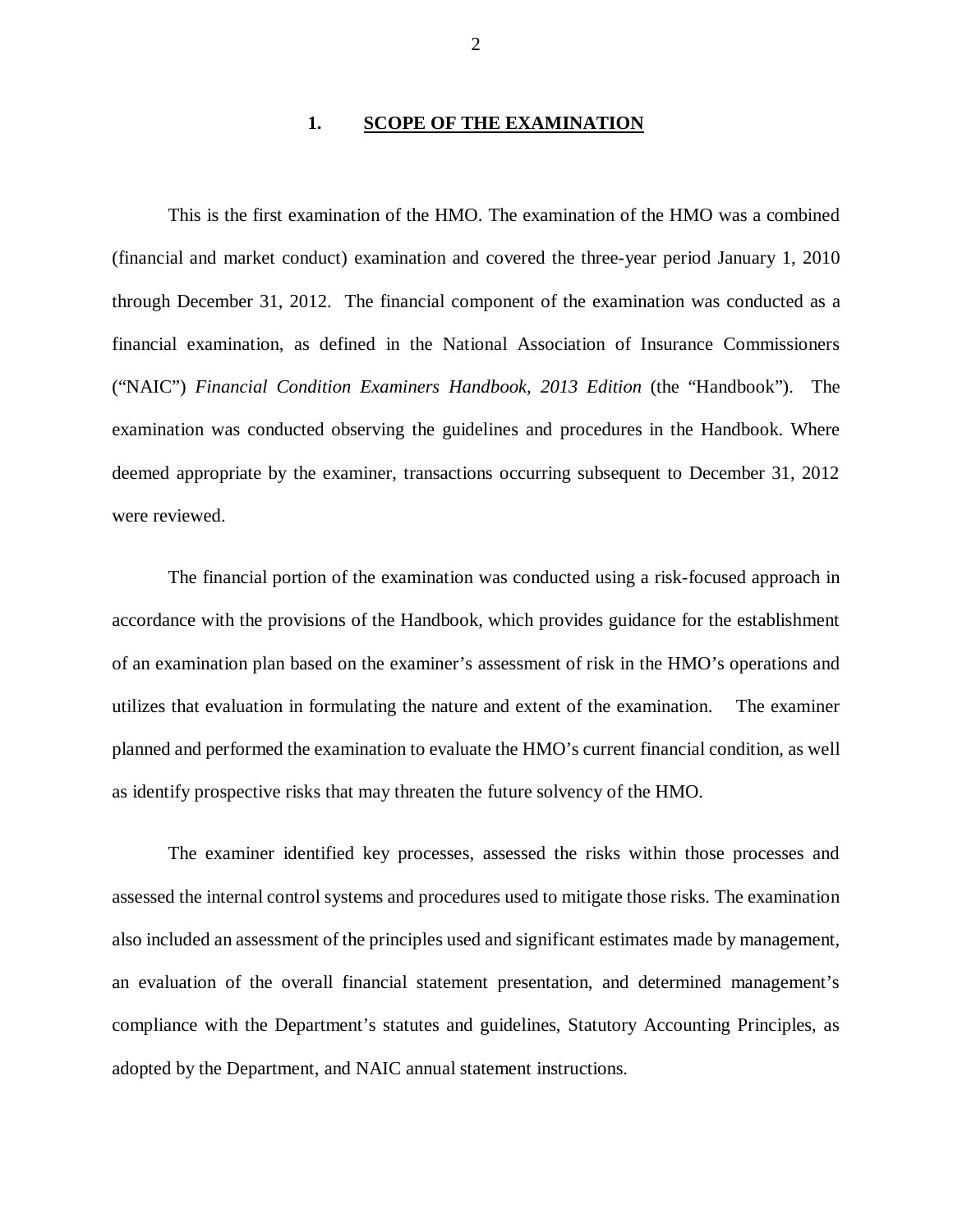Information concerning the HMO's organizational structure, business approach and control environment were utilized to develop the examination approach. The examination evaluated the HMO's risks and management activities in accordance with the NAIC's nine branded risk categories.

These categories are as follows:

- Pricing/Underwriting
- Reserving
- Operational
- Strategic
- Credit
- Market
- Liquidity
- Legal
- Reputational

 The HMO was audited annually for the years 2010 through 2012, by the accounting firm of Cherry Bekaert & Holland, LLP, Tampa, FL. The HMO received unqualified opinions in 2010 and 2012. However, in 2011, Cherry Bekaert & Holland, LLP expressed a qualified opinion on the HMO's statutory financial statements because the firm was unable to obtain sufficient competent evidential matter to determine whether cash of \$5,000,000 (further explained on page 22) as included in the December 31, 2011 statutory statement of admitted assets, liabilities, and capital and surplus was unrestricted and available to the HMO for use in its operations.

 For the year ending 2013, the HMO retained a new accounting firm, Waters CPA Group, P.A., Tampa, FL.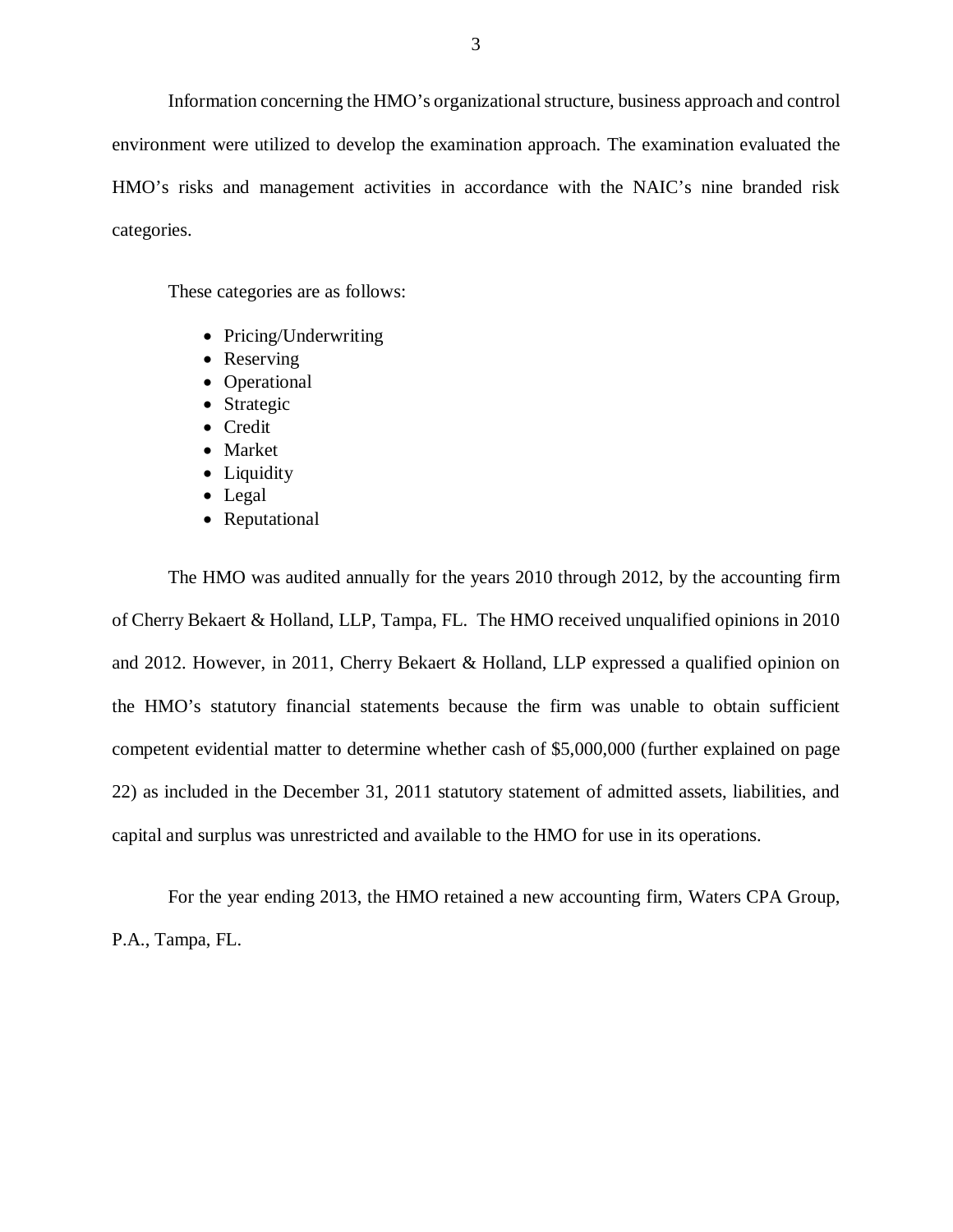### **2**. **DESCRIPTION OF THE HMO**

 Quality Health Plans of New York, Inc. was incorporated in February 2009. The HMO received its Certificate of Authority in May 2009 pursuant to Article 44 of the New York Public Health Law to operate as a health maintenance organization ("HMO") in the counties of Nassau, Queens, Richmond, and Suffolk, for the limited purpose of providing Medicare Advantage program services as authorized by the United States Department of Health and Human Services, Centers for Medicare and Medicaid Services ("CMS"). The HMO began writing business in January 2010.

 The HMO provides comprehensive health care services on a prepaid basis for Medicare Parts A, B and D to eligible members in New York (Nassau, Queens, Richmond and Suffolk counties). counties). The HMO has issued 15 surplus notes as of December 31, 2012 to the HMO's parent and

sole shareholder QHP Financial Group, Inc., in return for \$11,567,000 in cash.

The surplus notes issued are as follows:

| Date Issued | <b>Interest Rate</b> | Face Value | <b>Amount Outstanding</b> |
|-------------|----------------------|------------|---------------------------|
| 7/31/2008   | 8%                   | \$5,000    | \$5,000                   |
| 9/30/2008   | 8%                   | \$5,000    | \$5000                    |
| 12/29/2008  | 8%                   | \$10,000   | \$10,000                  |
| 12/29/2008  | 8%                   | \$20,000   | \$20,000                  |
| 1/8/2009    | 8%                   | \$35,000   | \$35,000                  |
| 2/26/2009   | 8%                   | \$25,000   | \$25,000                  |
| 3/6/2009    | 8%                   | \$100,000  | \$100,000                 |

4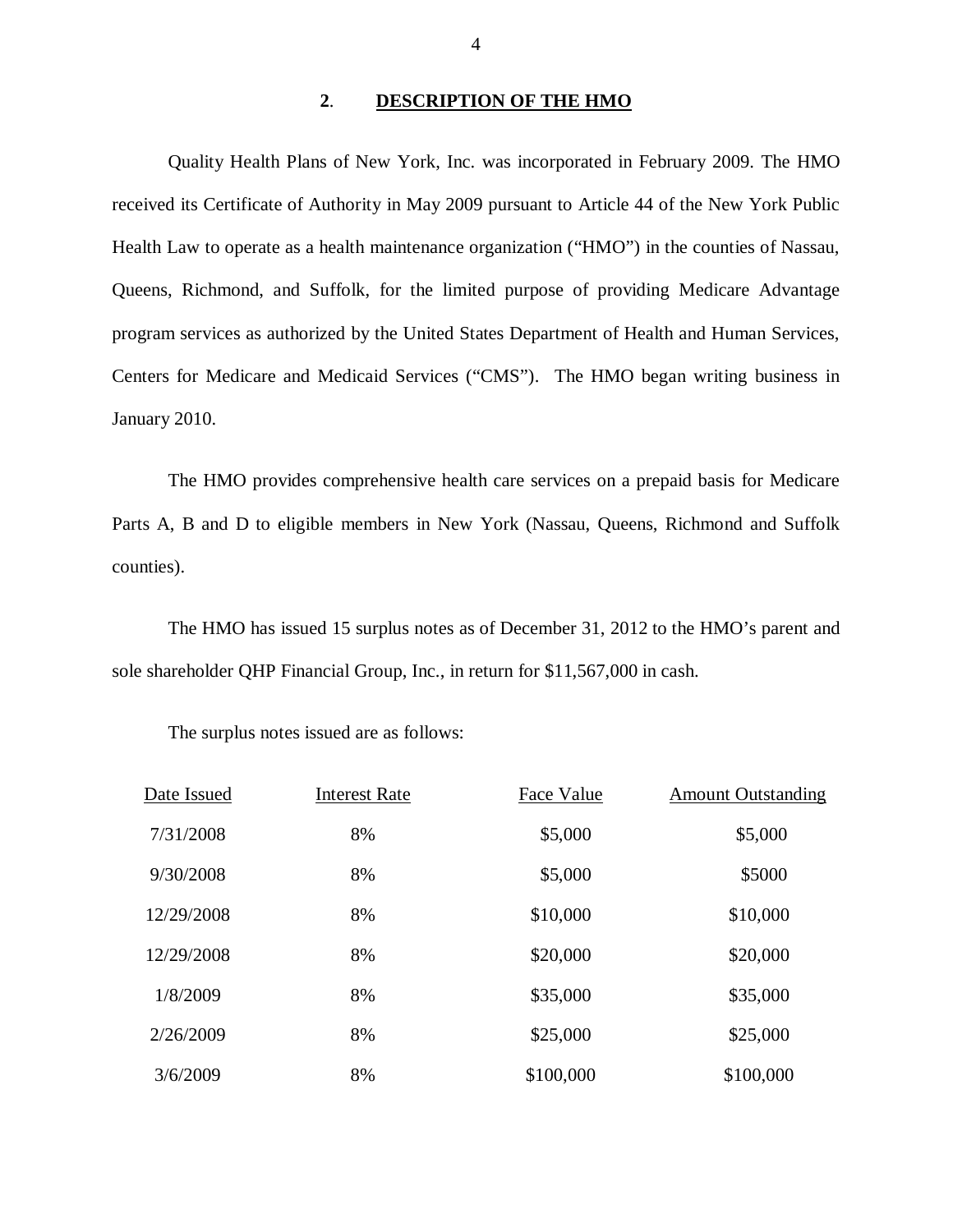| 5/7/2009   | 8% | \$9,000,000  | \$9,000,000  |
|------------|----|--------------|--------------|
| 5/7/2009   | 8% | \$500,000    | \$500,000    |
| 5/11/2009  | 8% | \$150,000    | \$150,000    |
| 10/2/2009  | 8% | \$100,000    | \$100,000    |
| 10/28/2009 | 8% | \$72,000     | \$72,000     |
| 11/11/2009 | 8% | \$90,000     | \$90,000     |
| 11/30/2009 | 8% | \$55,000     | \$55,000     |
| 12/1/2009  | 8% | \$1,400,000  | 1,400,000    |
| Total      |    | \$11,567,000 | \$11,567,000 |

 The above surplus notes have not been approved by the Department of Financial Services, except for the \$9,000,000 surplus note issued on May 7, 2009, which was approved by the Department on May 8, 2009.

The aggregate amount of interest outstanding as of December 31, 2012 was \$3,319,620.

 The payment of interest and repayment of principal are subject to the prior approval of the New York State Department of Financial Services. No payments of interest or principal were made during the years under examination.

Section 1307(d) of the New York Insurance Law states:

 "(a) Any domestic stock, mutual or co-operative insurance company or reciprocal insurer may, without pledging any of its assets, receive advances or borrow funds to:

- (1) conduct its business,
- (2) enable it to comply with any surplus requirement or make good any impairment or deficiency or other requirement of this chapter,
- (3) defray the reasonable expenses of its organization,
- (4) provide any fund to be voluntarily contributed to surplus, or
- (5) organize, acquire or invest in any subsidiaries authorized by this chapter.

5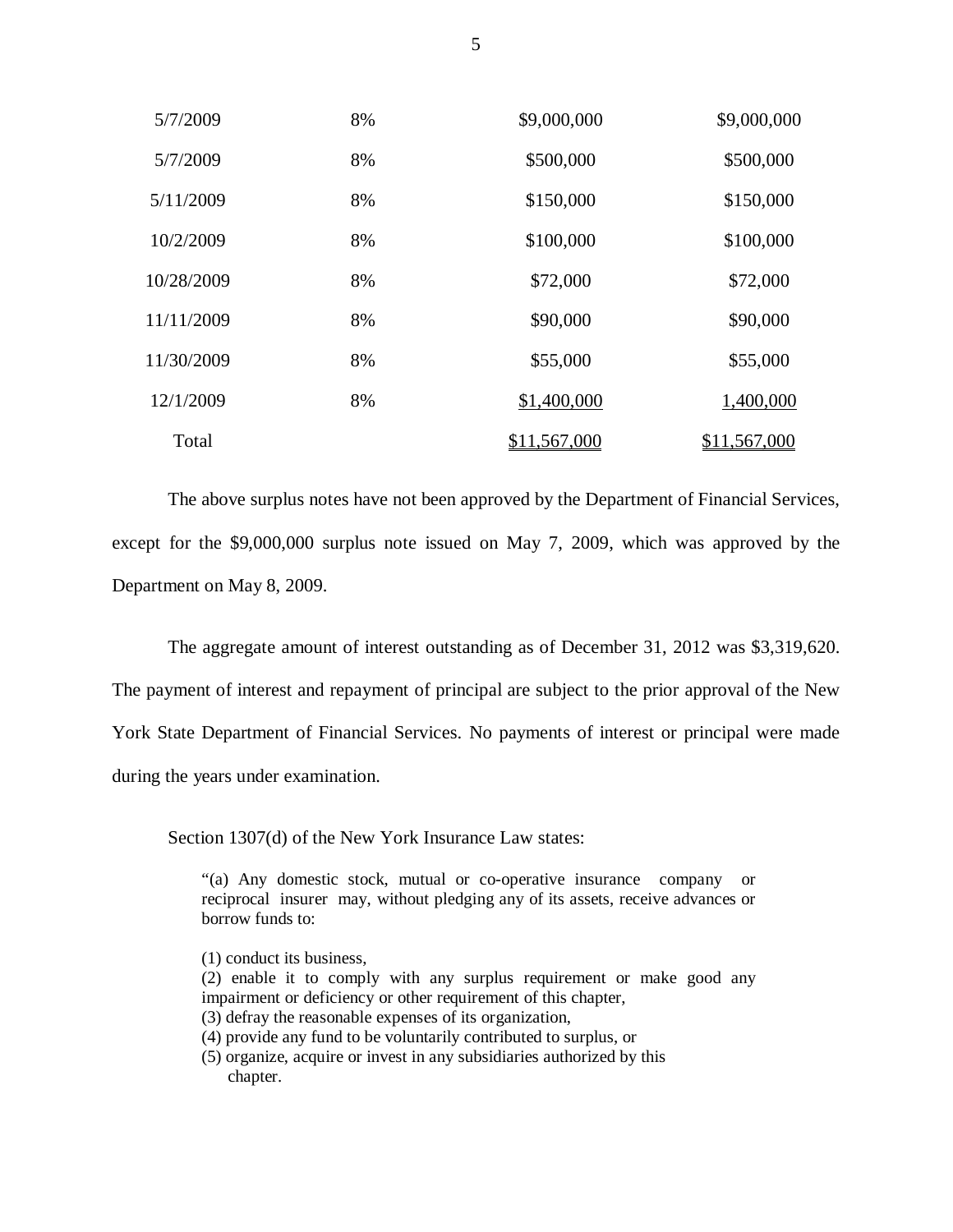<span id="page-7-0"></span> (d) No such insurance company or reciprocal insurer shall directly or indirectly make any agreement for any advance or borrowing pursuant to this section unless such agreement is in writing and shall have been approved by the superintendent as not unfair, misleading or contrary to law."

 Law by entering into a written agreement that is approved by the superintendent for any advance or borrowing pursuant to this Section. It is recommended that the HMO comply with Section 1307(d) of the New York Insurance

### A. Corporate Governance

 Article 6 of the HMO's Certificate of Incorporation stipulates that the number of directors shall be provided in its by-laws, but shall not be less than three (3) nor more than nine (9) members.

 Article 3, Section 2 of the HMO's by-laws indicates that the number of directors shall be determined by the directors from time to time by resolution adopted by a majority of the board. The HMO's by-laws, as of the examination date, did not fix the number of directors and, therefore was not in compliance with the HMO's Certificate of Incorporation.

 It is recommended that the HMO revise its by-laws in order to fix the number of directors as required by Article 6 of the HMO's Certificate of Incorporation.

The HMO's board members as of December 31, 2012 were as follows:

Richard Joseph Bonnano, MD Teacher, Bridgewater, NY Bridgewater, NY Southside Hospital Arain Nawaz, MD Private Practice, Port Jefferson, NY Port Jefferson, NY Dr. Arain Nawaz, MD

Dr. Haider Ali Khan, Port Jefferson, NY

### Name and Residence **Principal Business Affiliation**

Port Jefferson, NY Quality Health Plans of New York, Inc. Chief Executive Officer.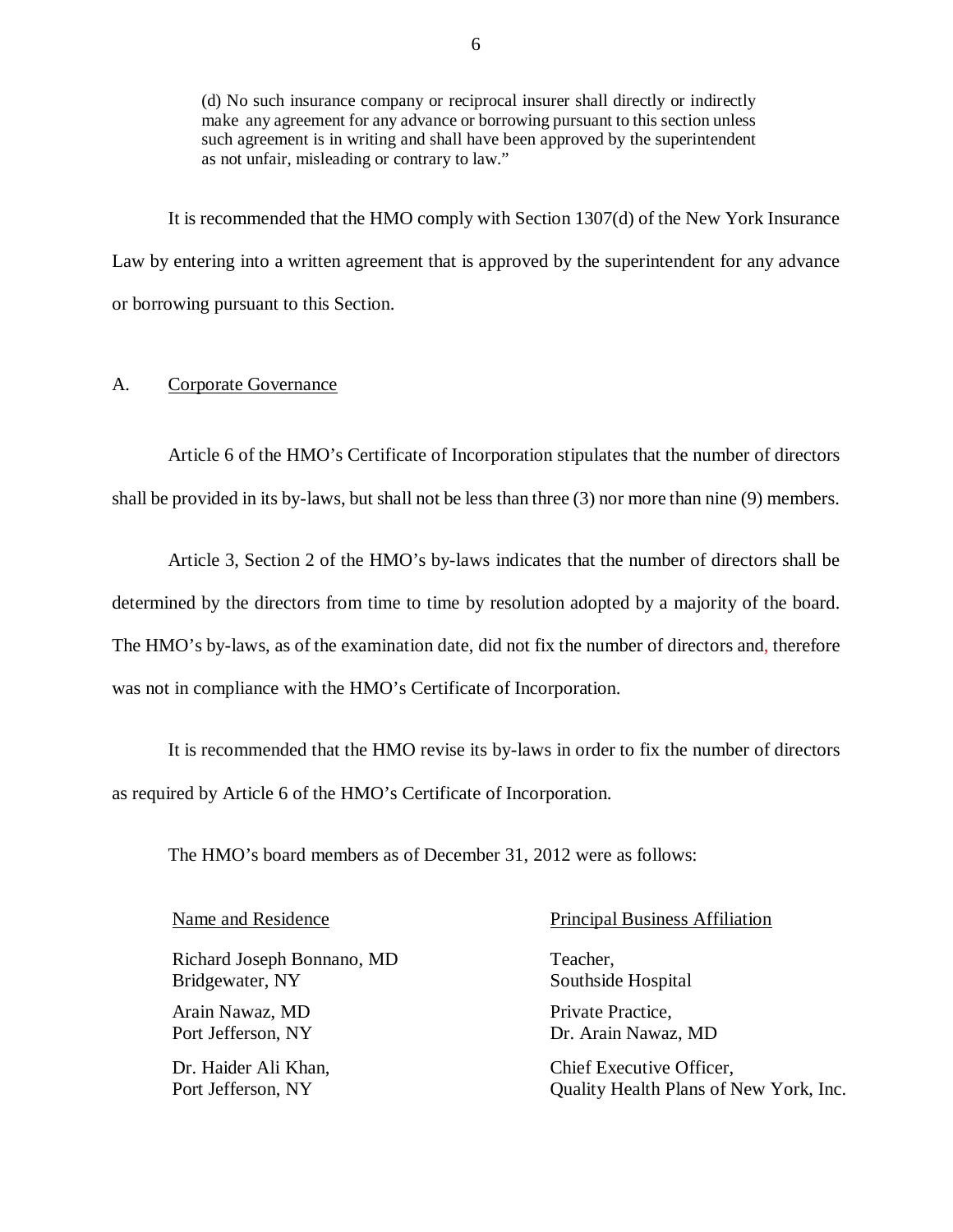| Name and Residence |  |
|--------------------|--|
|--------------------|--|

Dr. Safia Haider Khan Tampa, FL

Principal Business Affiliation

Tampa, FL Campa, FL Quality Health Plans of New York, Inc. Senior Executive Vice President,

 as of December 31, 2014. It was noted that the HMO did not have an enrollee representative on its board of directors

 Health Department states in part: Part 98-1.11(g)(1) of the Administrative Rules and Regulations of the New York State

> "(1) Within one year of the MCO becoming operational, no less than 20 percent of the members of the governing authority shall be enrollees of such MCO"

 It is recommended that the HMO comply with Part 98-1.11(g)(1) of the Administrative Rules and Regulations of the New York State Health Department and institute enrollee representation within its board of directors.

 Furthermore, the HMO did not hold any shareholders' meetings during the examination period. This is in violation of Article 1, Section 1 of HMO's by-laws, which requires that the HMO hold annual shareholders' meetings for the election of directors and for the transaction of such other business as may properly come before the meeting. This also indicates that none of the HMO's board of directors was elected.

 It is recommended that the HMO comply with its by-laws by holding annual shareholders' meetings in order to elect board members and to transact other relevant business.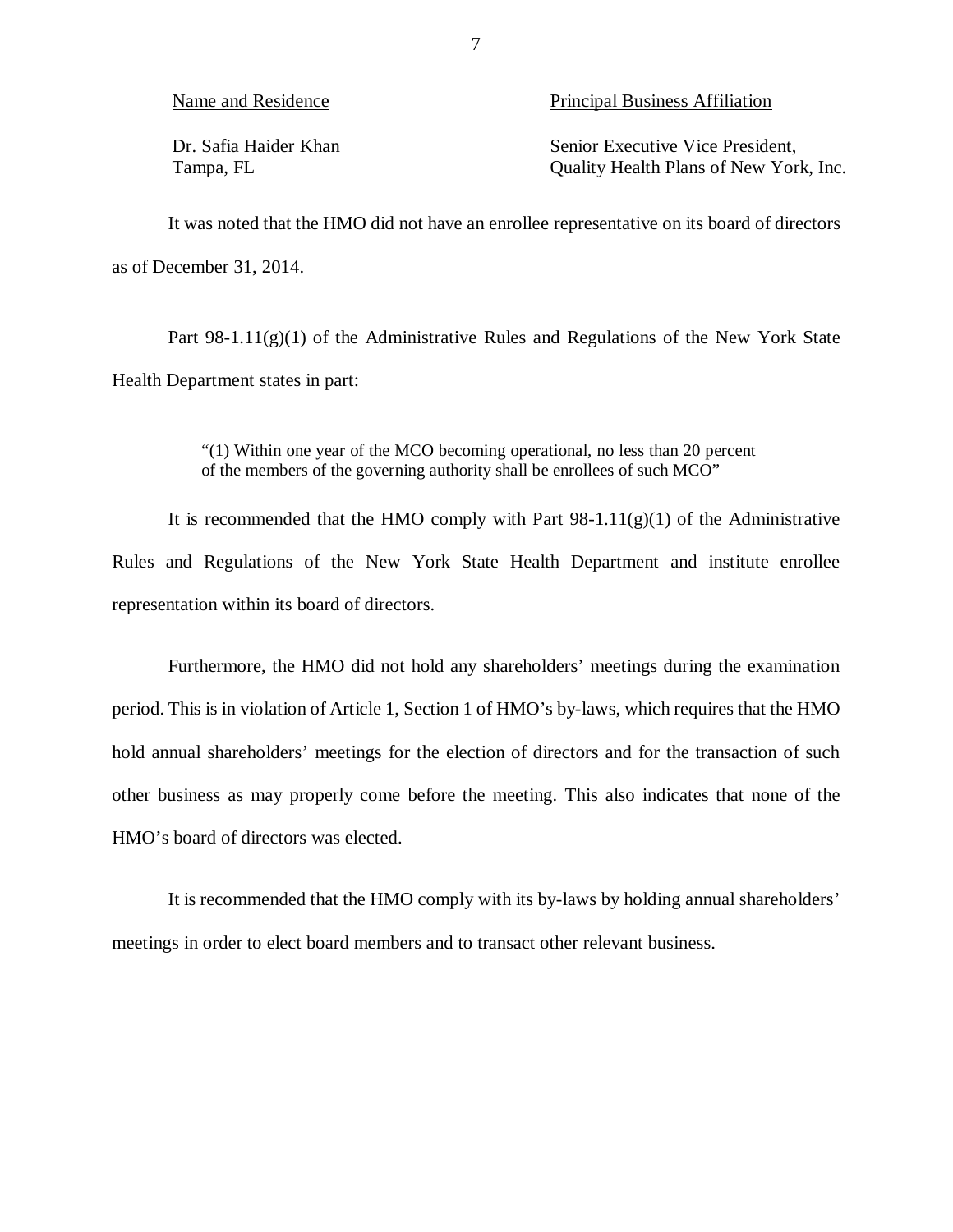The principal officers of the HMO as of December 31, 2012 were as follows:

| Title                                  |
|----------------------------------------|
| Chief Executive Officer                |
| <b>Chief Financial Officer</b>         |
| <b>Senior Executive Vice President</b> |
|                                        |

 **Note1:** Stacy Lynn Martin resigned as Chief Financial Officer on April 26, 2013. She was replaced by Richard Clark on May 15, 2013.

 **Note2:** Dr. Haider Ali Khan resigned as Chief Executive Officer on June 26, 2014 and was replaced by Dr. Frank Olsen on the same date. See Subsequent Events section of this report on examination for further details.

### $B<sub>1</sub>$ **Enterprise Risk Management**

The HMO did not obtain a Qualifications Letter from its CPA firm, Cherry Bekaert, LLP

to ensure that it acts in conformity with the standards of the accounting profession.

Part 89.10 of Insurance Regulation No. 118 (11 NYCRR 89.10) states:

 "(a) Every company subject to this Part shall retain a CPA who agrees by written contract with such company to comply with the provisions of Insurance Law section 307(b) and this Part. The contract must specify:

 (1) that the CPA is independent with respect to the company and is acting in conformity with the standards of the CPA's profession, such as contained in the Code of Professional Ethics and pronouncements of the AICPA and the Rules of Professional Conduct of the New York Board of Public Accountancy, or similar code and meets the definition of a CPA set forth in subdivision (g) of section 89.1 of this Part;

 (2) that the CPA understands the annual audited financial report, that the CPA's opinion thereon will be filed in compliance with this Part and that the superintendent will be relying on this information in the monitoring and regulation of the financial condition of the company;

 (3) that the CPA consents to the requirements of section 89.11 of this Part and that the CPA consents and agrees to make available the work papers for review by the superintendent; and

 (4) that the CPA represents that it is in compliance with the requirements of section 89.5 of this Part.

 (b) Every company subject to this Part shall further require that the CPA include, as part of each submission to the Department for which the CPA is responsible, the background and experience in general, and the experience of the staff assigned to the engagement and whether each is a CPA."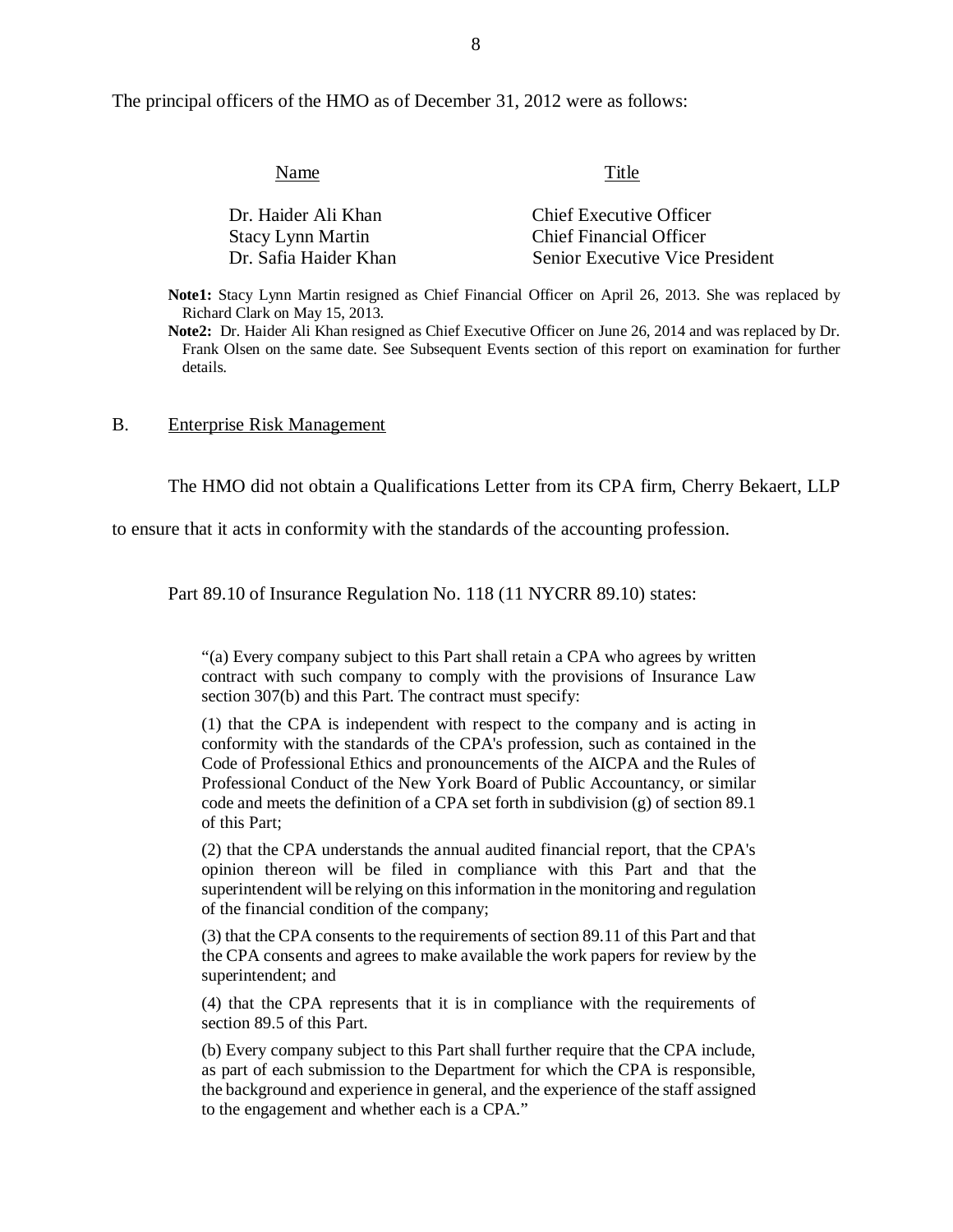It is recommended that the HMO comply with Part 89.10 of Insurance Regulation No. 118

 (11 NYCRR 89.10) by obtaining a Qualifications Letter from its CPA ensuring that the CPA it retains is independent and agrees to comply with the provisions of the New York Insurance Law and Insurance Regulations.

The HMO's contracted CPA firm, Cherry Bekaert, LLP provided tax preparation services

for the HMO without the approval of the HMO's audit committee. This is a violation of Parts

89.5(e) and (f) of Insurance Regulation No. 118 (11 NYCRR 89.10).

Parts 89.5(e) and (f) of Insurance Regulation No. 118 (11 NYCRR 89.5) state in part:

 "(e)(1) A company may not utilize for any purpose of this Part any work performed or prepared by a CPA if that CPA also contemporaneously provides any of the following non-audit services to that company:

 (i) bookkeeping or other services related to the accounting records or financial statements of the company;

 (f) A company may permit a CPA who performs the audit to engage in non-audit services, including tax and other services, which are not prohibited by subdivision (e)(1) of this section, but only if the activity is approved in advance by the audit committee, in accordance with subdivision (h) of this section."

 Regulation No. 118 (11 NYCRR 89.5) by obtaining the approval of the HMO's audit committee when the CPA who performs the audit is also engaged in non-audit services. It is recommended that QHPNY comply with Parts 89.5(e) and (f) of Insurance

 as circumstances dictate. The HMO conducted only one Audit Committee meeting in the years 2011 and 2012, in violation of its Audit Committee's Charter. The Audit Committee's Charter states that the Committee will meet twice a year, or more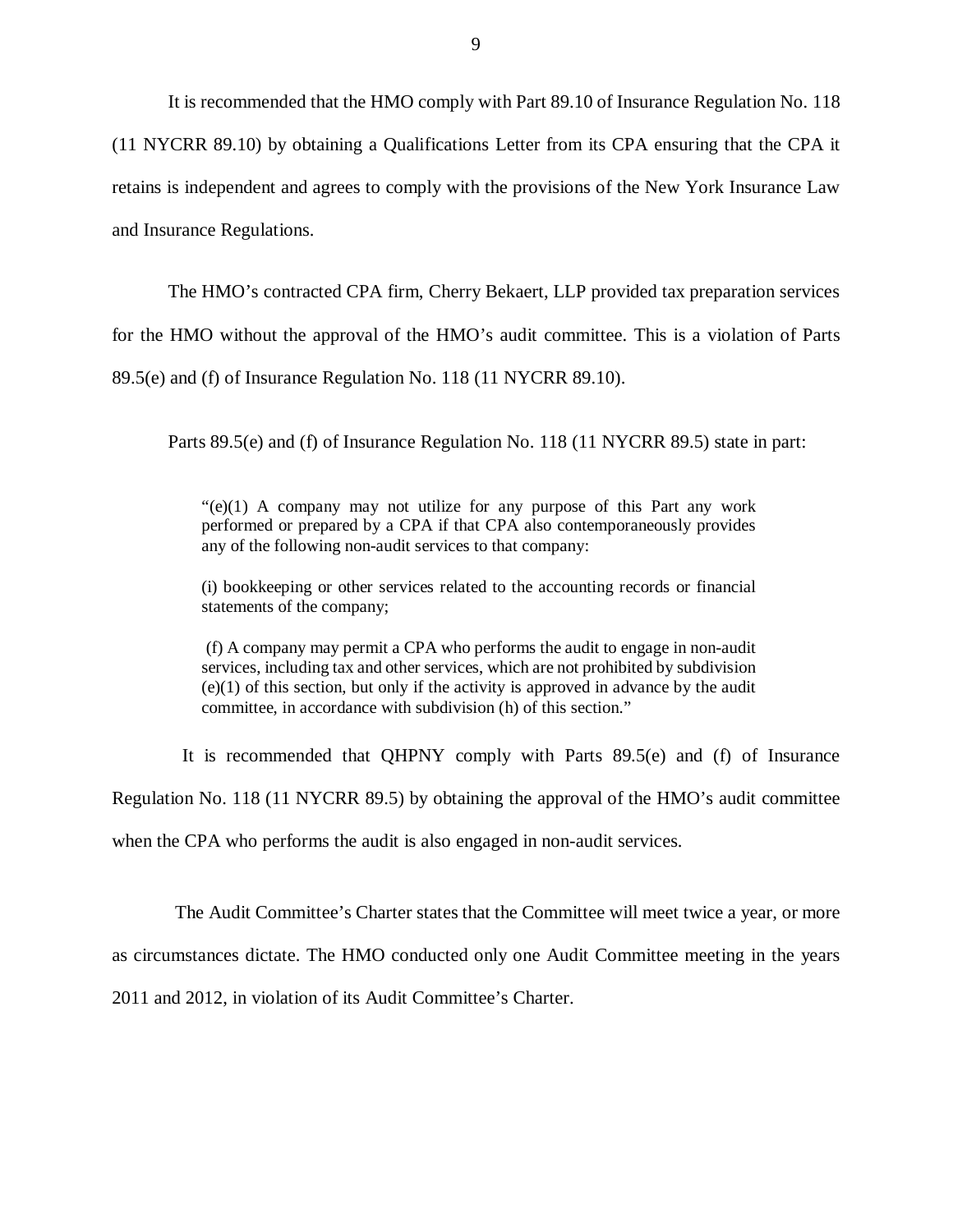Section III – Duties and Responsibilities of the Audit Committee's Charter states in part:

 "Appoint, compensate, retain, and oversee the work performed by the independent auditor retained for the purpose of preparing or issuing an audit report or related work. Review the performance and independence of the independent auditor and remove the independent auditor if circumstances warrant. The independent auditor will report directly to the audit committee and the audit committee will oversee the resolution of disagreements between management and the independent auditor if they arise."

 December 31, 2012 meeting minutes (the only meeting in 2012) stated that QHPNY received a proposal from Carr, Riggs & Ingram LLP ("CRI") to perform the independent audit of the HMO's 2012 financial statements. The minutes went on to say that CRI will begin work on the 2012 audit starting in March 2013. However, the December, 31, 2012 financial audit was conducted by Cherry Baekert, LLP not CRI. There was no evidence that management's resolution to reverse the original decision of retaining CRI for the 2012 audit was presented to the Audit Committee for discussion and/or approval and, therefore, the examiner was unable to determine whether or not the HMO was in compliance with Part 89.12(a) of the Insurance Regulation No. 118 (11 NYCRR 89.12(a)) which requires that the Audit Committee be directly responsible for the appointment and oversight of the work of the CPA. In reviewing the minutes of the Audit Committee's meetings, it was found that the

Part 89.12(a) of the Insurance Regulation No. 118 (11 NYCRR 89.12(a)) states:

 "(a) The audit committee shall be directly responsible for the appointment, compensation and oversight of the work of any CPA (including resolution of disagreements between management and the CPA regarding financial reporting) for the purpose of preparing or issuing the audited financial report or related work pursuant to this Part. The CPA shall report directly to the audit committee."

 118 (11 NYCRR 89.12(a) by maintaining an Audit Committee that is responsible for the appointment, compensation and oversight of the work of the HMO's CPA. It is recommended that the HMO comply with Part 89.12(a) of Insurance Regulation No.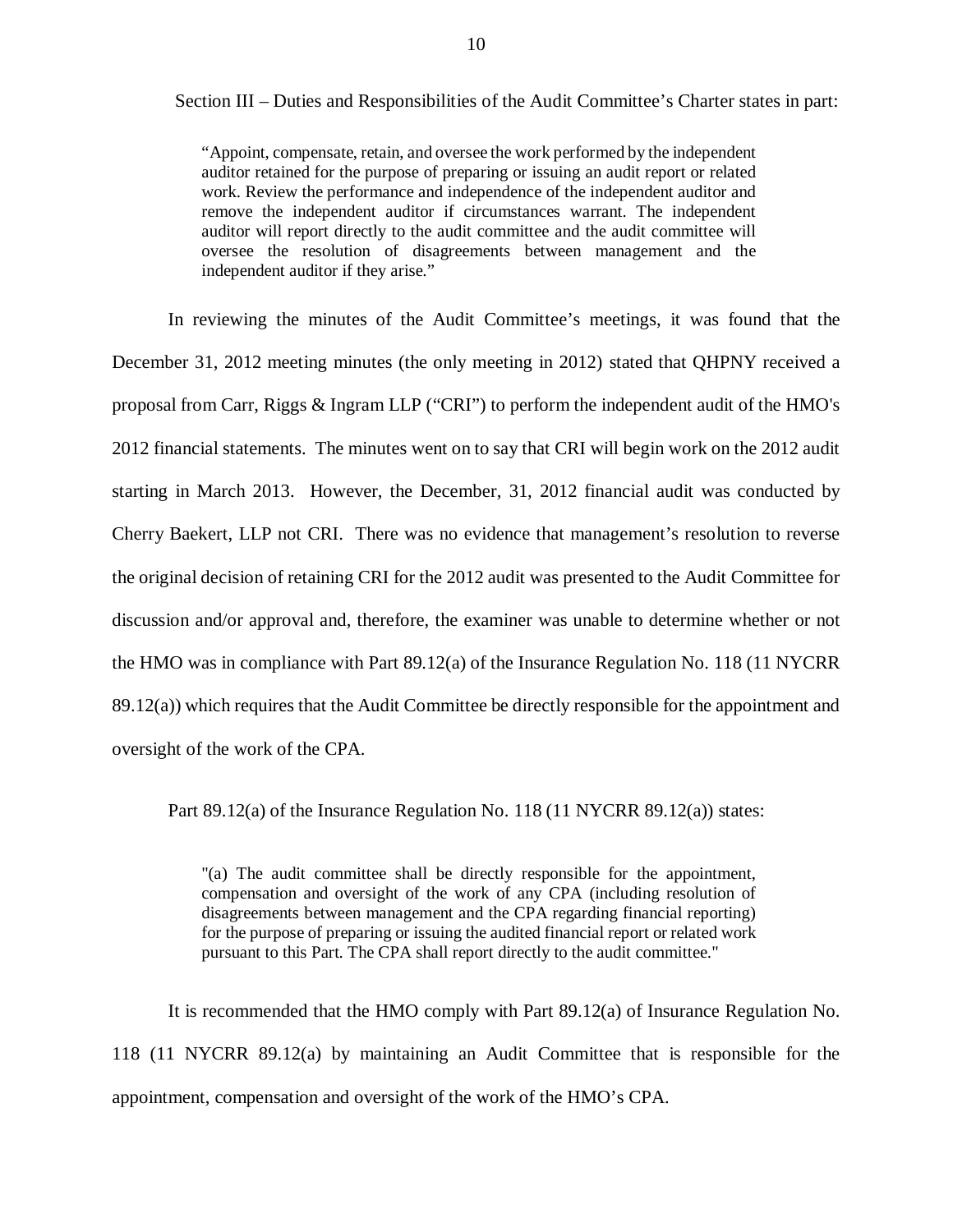It is recommended that the HMO's Audit Committee revise its Charter to require that the Audit Committee meet on at least a quarterly basis.

Committee. Committee.<br>C. Territory and Plan of Operation It is also recommended that the HMO's management follow the direction of its Audit

 Health Plans of New York, Inc., effective May 19, 2009, pursuant to Article 44 of the New York Public Health Law. The certificate authorizes the HMO to offer Medicare products in the following four (4) counties of New York State: Nassau, Queens, Richmond and Suffolk. The New York State Department of Health issued a Certificate of Authority to Quality

 During the examination period January 1, 2010 through December 31, 2013, the HMO experienced a net increase in enrollment of 136 members. An analysis of the enrollment is set forth below: The HMO's sole line of business during the examination period was Medicare Advantage.

|                           | 2010 | 2011 | 2012 | <u> 2013 </u> |
|---------------------------|------|------|------|---------------|
| Enrollment at January 1   |      |      |      |               |
| Net gain/loss             |      | (3)  |      | 103           |
| Enrollment at December 31 |      |      | 33   | 136           |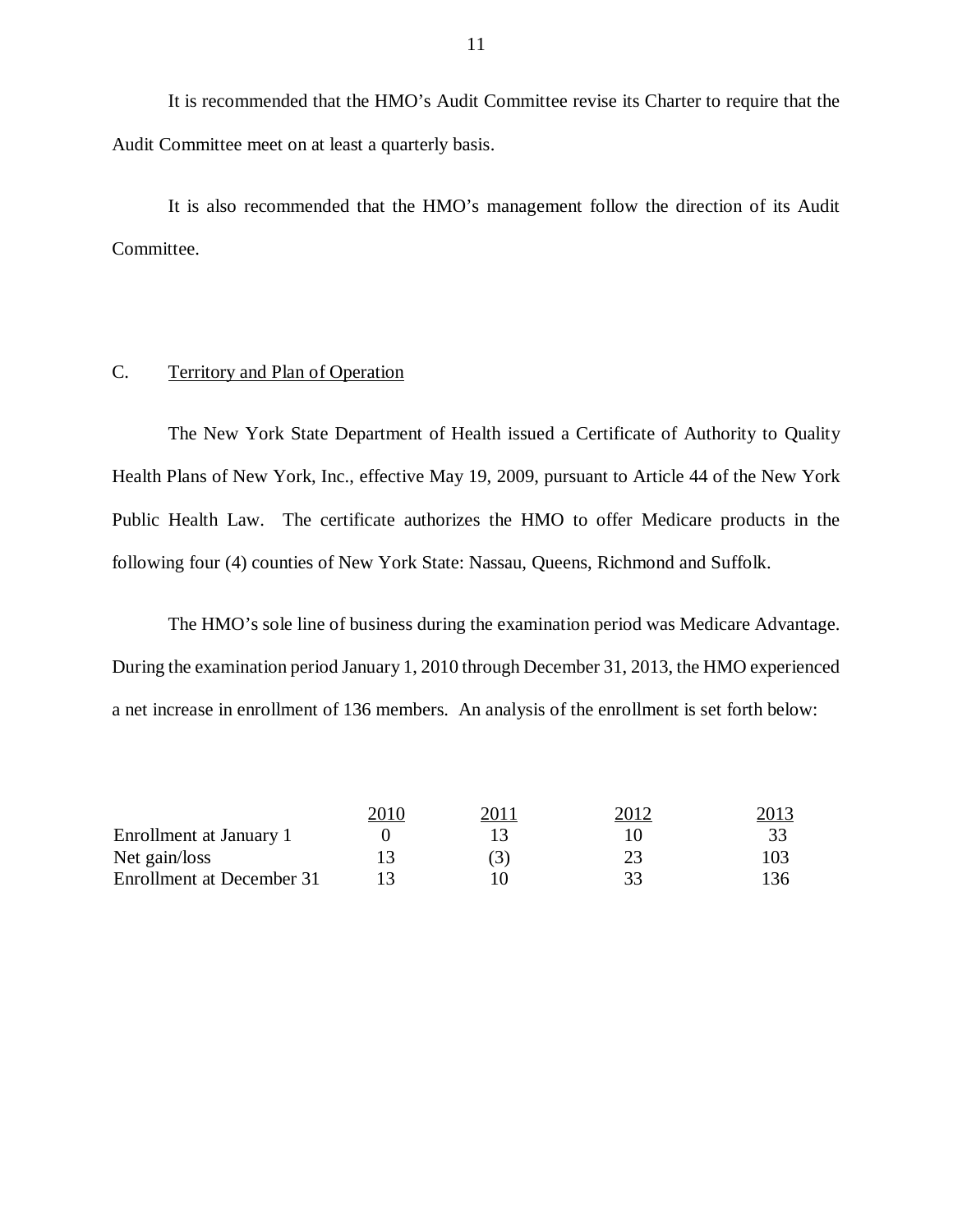### D. Reinsurance

 with HCC Life Insurance Company, an authorized reinsurer. The contract's effective date is January 1, 2012. The reinsurance coverage in effect as of December 31, 2012 was as follows: As of December 31, 2012, the HMO had an excess of loss reinsurance contract in effect

Covered member type: Medicare

| HMO's deductible: | \$175,000 per member per agreement period    |
|-------------------|----------------------------------------------|
| Coinsurance:      | 80%                                          |
| Policy limit:     | \$1,500,000 per member, per agreement period |

 A review of the HMO's accounting practices relative to its reinsurance function was made and the following was noted:

 Of the \$50,000, only \$6,868 was reported as premium (the \$6,868 is the product of the reinsurance rate \$25.25 multiplied by the total membership for the year (272)). The remaining balance of \$[43,132.04](https://43,132.04) was reported as general administrative expenses. The HMO paid a total of \$50,000 for reinsurance to HCC Life Insurance Company in 2012.

 The examiner's review indicates that the above \$6,868 was deducted from the HMO's gross premiums revenue to arrive at the premium revenue amount reported in the 2012 NAIC annual statement (\$221,756).

 The HMO expensed 86% ([\\$43,132.04](https://43,132.04)) of the reinsurance paid in 2012 (\$50,000) to HCC Life Insurance Company. Such accounting procedure resulted in the HMO reducing its reported gross premium revenue by only \$6,868.

 Such procedure is not in compliance with Paragraph 25 of the NAIC's Statement of Statutory Accounting Principles No. 61R.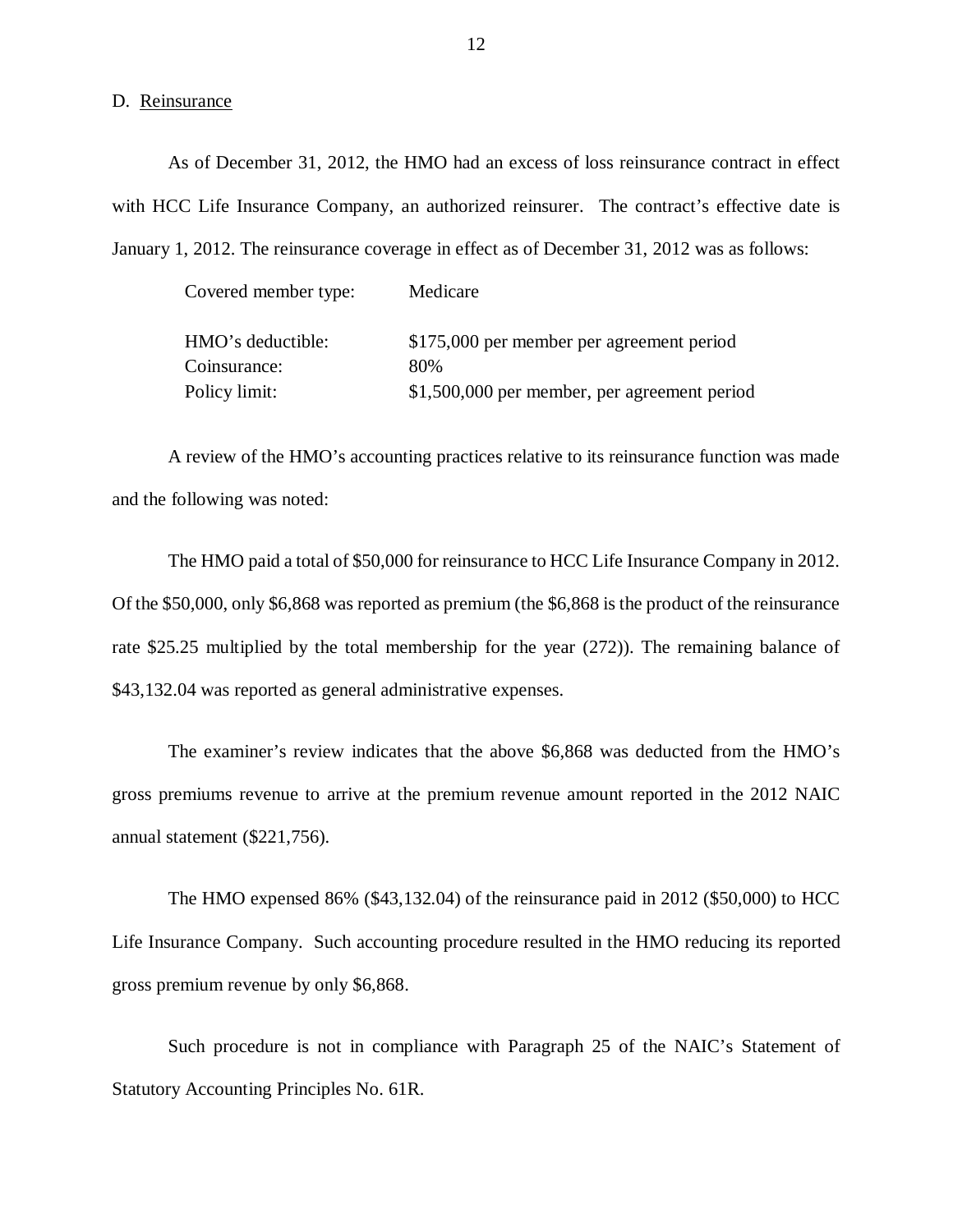Paragraph 25 of Statement of Statutory Accounting Principles (SSAP) No. 61R states:

 "For all reinsurance arrangements, the assuming entity must report premiums under the terms of the reinsurance contract as income and establish any asset or liability consistent with the methods and assumptions used to establish its policy reserves and guidance contained in SSAP No. 51—Life Contracts, SSAP No. 54—Individual and Group Accident and Health Contracts, and SSAP No. 59— Credit Life and Accident and Health Insurance Contracts. The ceding entity shall reduce premium income by the amounts paid or payable to the reinsurers. The ceding entity shall reduce its deferred and uncollected premiums reported as an asset by the corresponding proportionate amount of any deferred and uncollected premium attributable to those insurance policies reinsured. When the ceding entity has collected the premium but has not remitted the proportionate share to the reinsurer, the ceding entity shall establish a liability for the amount due the reinsurer. The assuming entity shall record an asset for premiums receivable from the ceding entity."

It is recommended that the HMO comply with Paragraph 25 of SSAP No. 61R and reduce

its premium income by the full amount of reinsurance paid and/or payable to the reinsurers.

The HMO did not complete an analysis of ceded reinsurance by carrier in Schedule S of

its filed 2012 NAIC annual statement. This practice is not in compliance with the NAIC Health

Annual Statement Instructions, which states below, in part, the information to be provided in the

captioned schedule:

 "Provide an analysis by reinsurance carrier of reinsurance ceded data shown in total in various parts of the statement. Information is included on all reinsurance ceded to other entities authorized as well as unauthorized or certified in the state of domicile of the reporting entity. Additional data for unauthorized companies is displayed in Part 4; additional data for certified reinsurers is displayed in Part 5."

 It is recommended that the HMO comply with the NAIC Health Annual Statement Instructions by providing in its Schedule S an analysis, by reinsurance carrier, of the required reinsurance ceded information.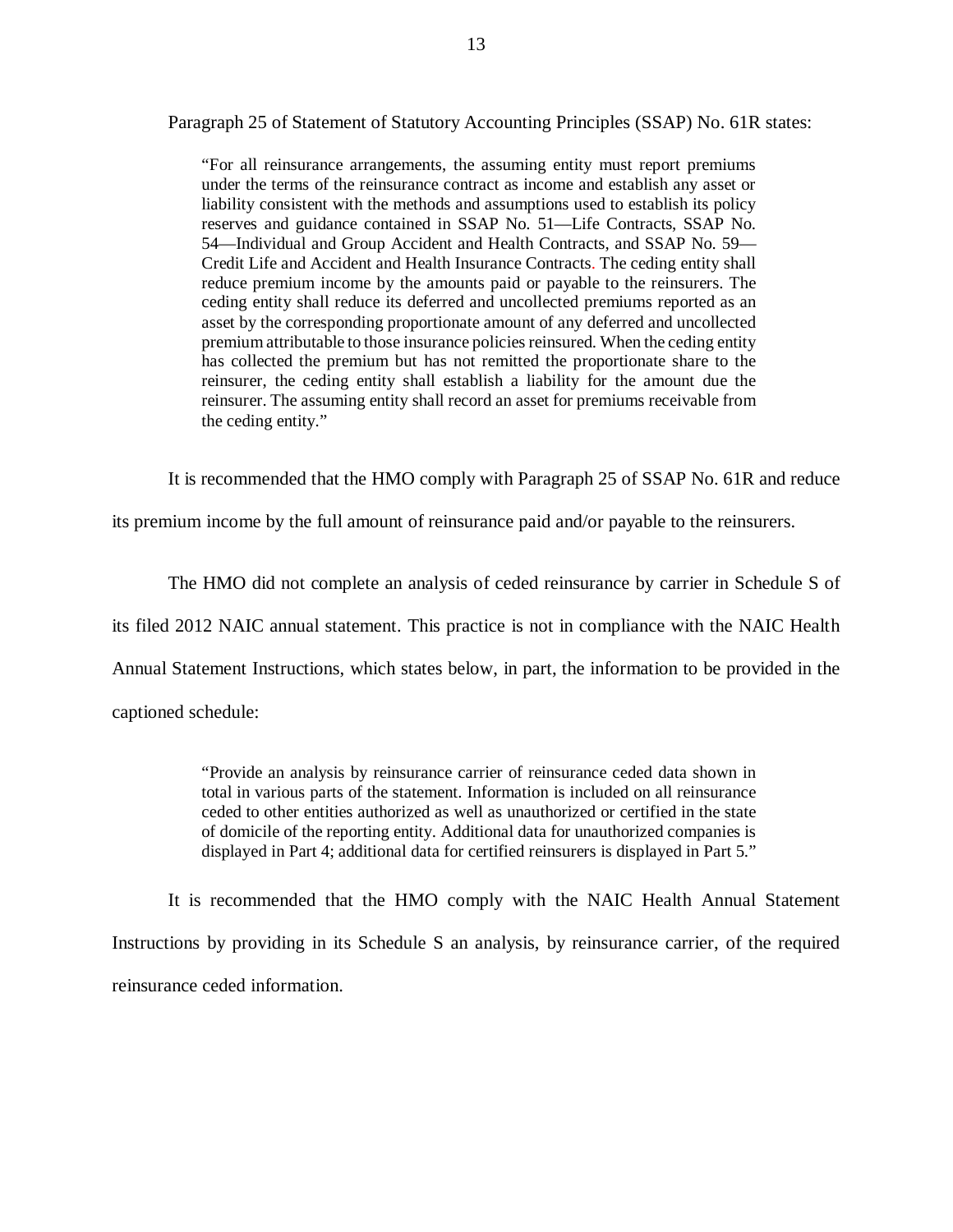## <span id="page-15-0"></span>E. Holding Company System

The following chart depicts the HMO's holding company system as of December 31, 2012: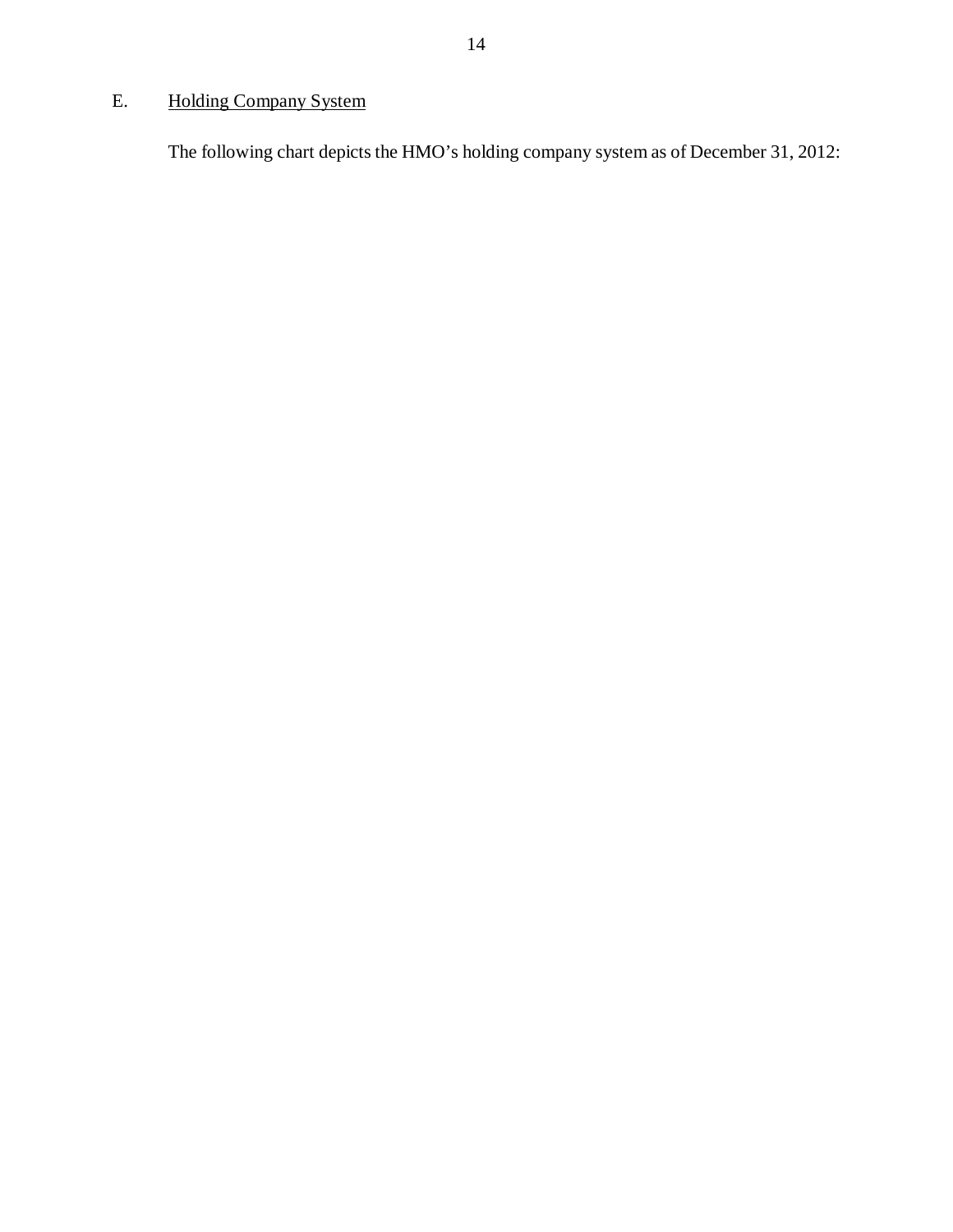

\* Owned 100% by Haider A. Khan

\*\* Owned 51% by Haider A. Khan and 49% by Nazeer H. Khan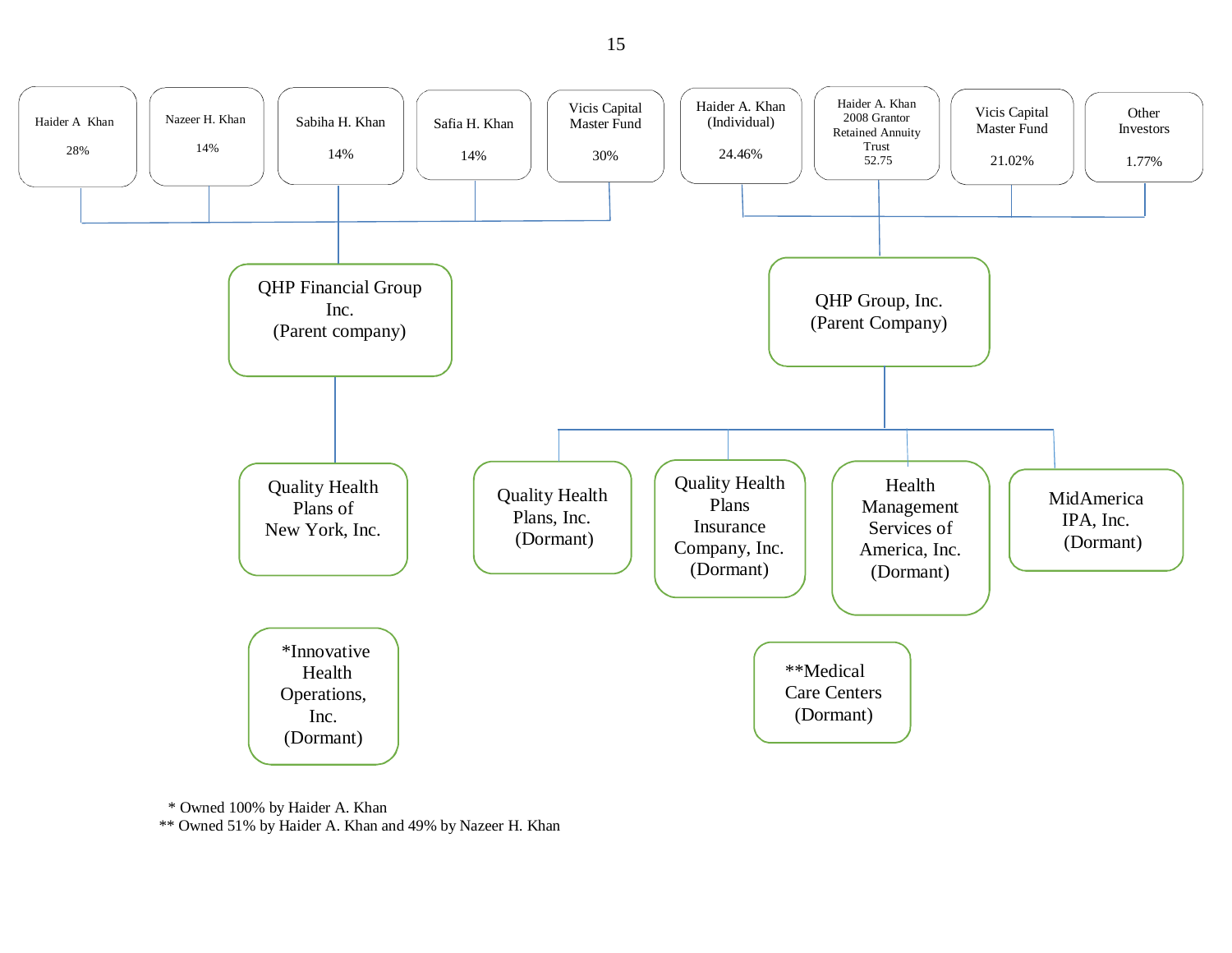through December 31, 2012, QHPNY conducted business with and/or received services from the following related parties: A review of the HMO's records indicated that, during the period from January 1, 2010

- QHP Group, Inc. ("QHPG"), located in Tampa, Florida.
- QHP Financial Group, Inc. ("QHPFG", Parent Company), located in Tampa, Florida.
- Health Management Services of America, Inc. ("HMS"), located in Tampa, Florida. It provides claims and IT services to QHPNY, inactive since September 26, 2014
- Innovative Health Operations ("IHOP"), located in New Port Richey, Florida. It provided IT and employee leasing to QHPNY, inactive since September 26, 2014
- Medical Care Centers ("MCC"), located in Tampa, Florida, inactive since September 26, 2014
- Quality Health Plans Insurance Company, Inc. ("QHPIC"), located in Tampa, Florida, inactive since September 28, 2012
- Quality Health Plans, Inc. (Florida HMO), inactive since September 28, 2012

 All the above Companies have common ownership with QHPNY. Also, Health Management Services of America, Inc., Innovative Health Operations, Inc. and Quality Heath Plans, Inc. were providing services to the HMO during the examination period but there were no service agreements in effect during the examination period between such entities and QHPNY,

although the services were provided on a regular basis.

Part 98-1.10(a) of the Administrative Rules and Regulations of the New York State Health

Department states:

 "The commissioner's and, except in the case of PHSP, HIV SNP or PCPCP, the superintendent's prior approval shall be required for the following transactions between a controlled MCO and any person in its holding company system: sales, purchases, exchanges, loans, extensions of credit or investments the aggregate of which involves five percent or more of the MCO's admitted assets at last year-end. Thirty days prior notice to the commissioner and, except in the case of a PHSP, HIV SNP or PCPCP, the superintendent, is required before entering into the following transactions between a controlled MCO and any person in its holding company system: a reinsurance agreement or an agreement for rendering services on a regular or systematic basis, other than medical or management services that require prior approval under this Subpart. Such transactions may become effective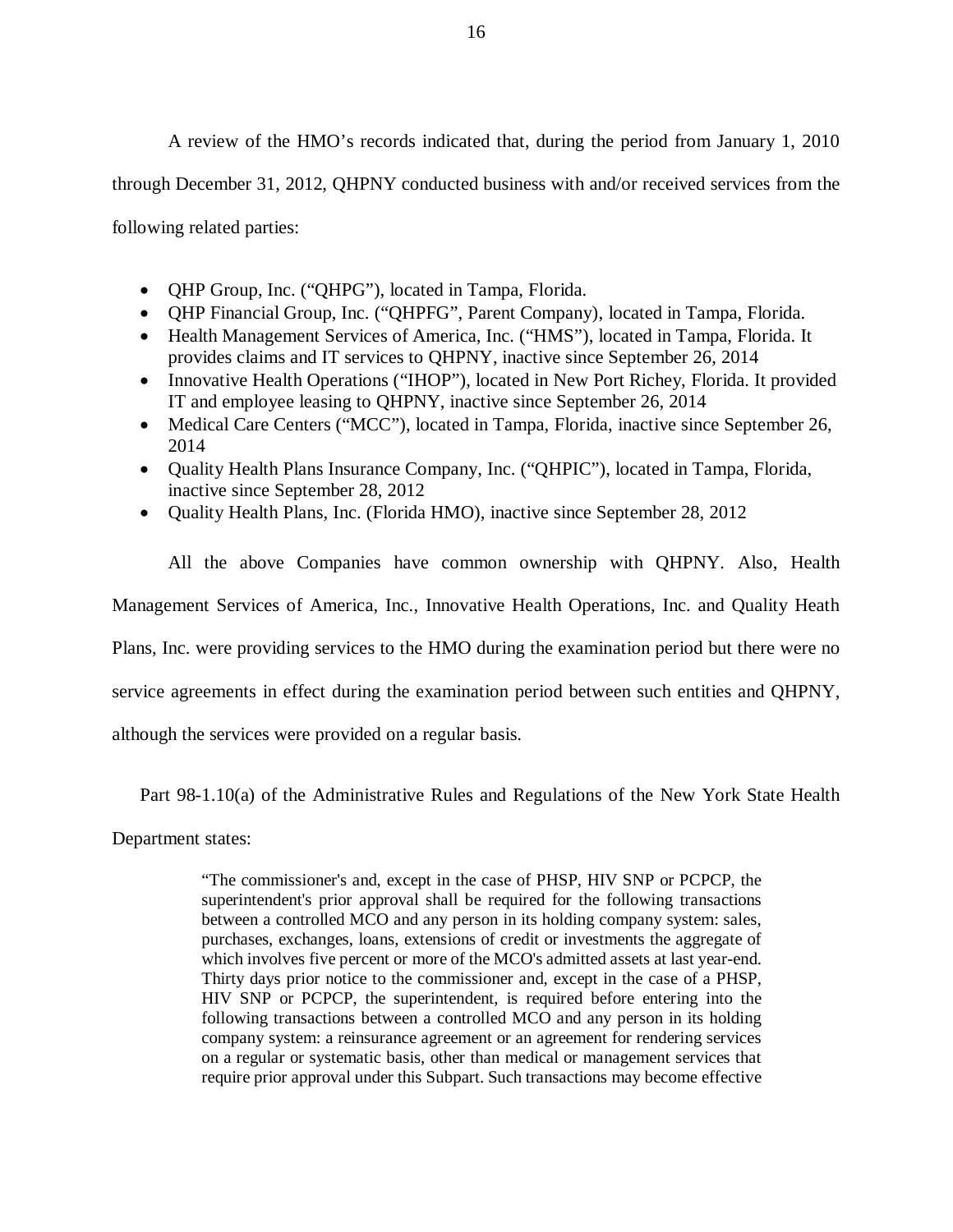unless the commissioner or the superintendent has disapproved the transaction within such period."

 dormant entity is reactivated and provides services to the HMO, it is recommended that the HMO send a written contract outlining, among other items, the services provided and costs for such services to the New York State Department of Financial Services and the New York State Health Department for review and approval. As noted above, several of the entities within the holding company are dormant. If a

 On April 16, 2009, the New York State Department of Health approved a management services agreement ("MSA") between QHPNY and DMCNY, LLC, a New York limited liability Company. It should be noted that DMCNY, LLC is not one of the companies listed above. Pursuant to the agreement DMCNY, LLC was contracted to provide administrative services to QHPNY. However, QHPNY later decided not to go forward with the implementation of the agreement.

 QHPNY did not notify the New York State Department of Health of this decision, nor did QHPNY provide DOH with a description of how the management functions delegated to DMCNY would be handled without the services of DMCNY.

 The HMO did not implement the Management Services Agreement (MSA) that it had with DMCNY. The New York State Department of Health treated that as a default and, consequently, issued a statement of deficiencies to QHPNY on December 26, 2012. In response, QHPNY submitted a Plan of Correction to the New York State Department of Health on January 15, 2013.

The Plan of Correction comprised the following actions:

 "QHPNY's contact repository was enhanced in January 11, 2013 by organizing all scanned, original executed management contracts and implementing a system to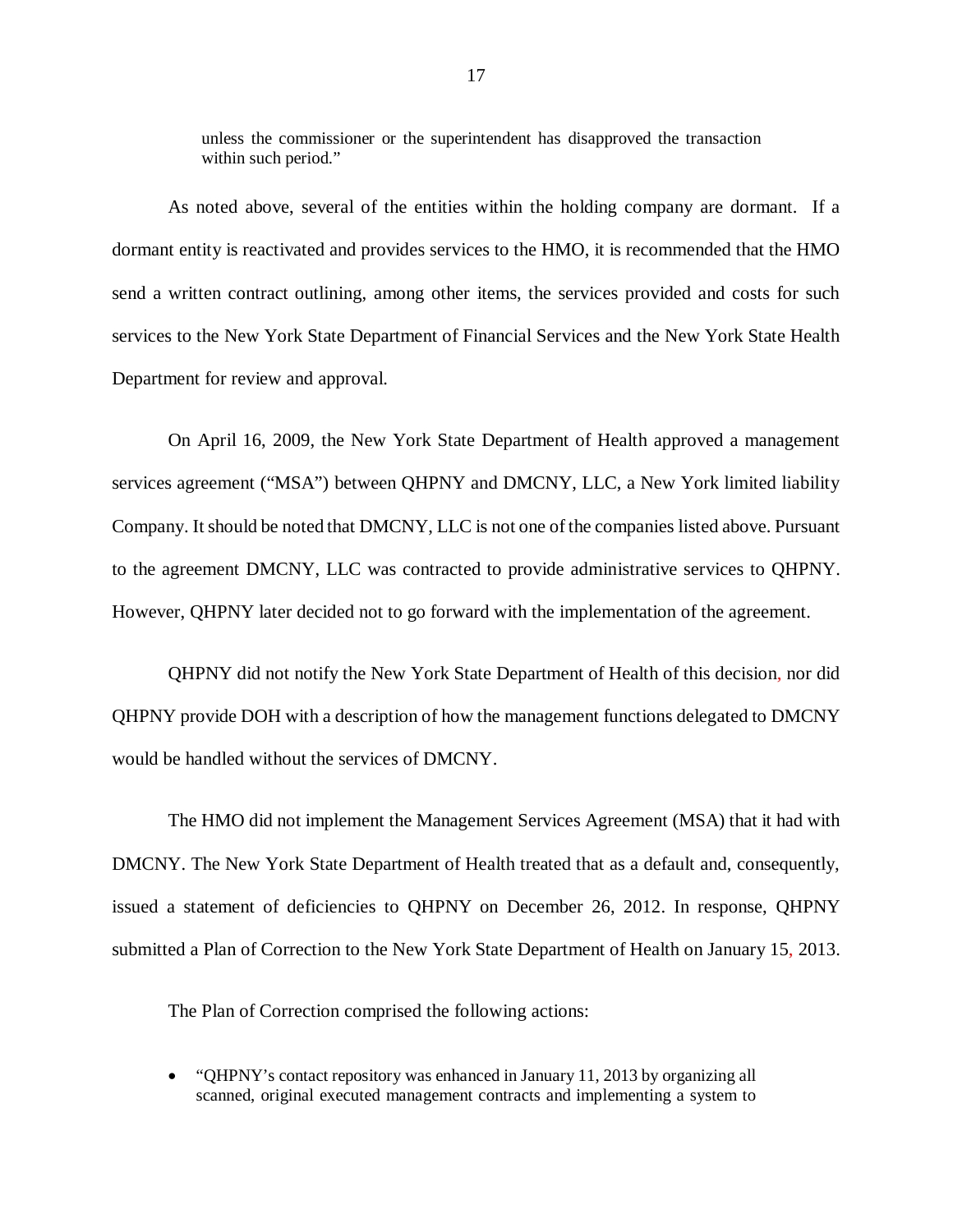track effective and termination dates, submission to New York State Department of Health and/or Department of Financial Services, and approval dates.

- Applicable QHPNY staff were trained with regard to New York State regulations pertaining to management contracts.
- The Chief Financial Officer (Tracy Martin) was named as the responsible officer for the repository and tracking of the MSAs. The HMO's Compliance Department was assigned to monitor and track the HMO's contracts for adherence to New York State Department of Health regulations including 90 days prior written notice of any termination or non-renewal. The HMO's Compliance Department was also assigned to monitor the plan for how the delegated management functions will be handled subsequent to the discharge."

The above plan of correction was found acceptable by New York State Department of

Health on January 18, 2013.

QHPNY, by not notifying New York State Department of Health of its decision not to go

forward with the implementation of the above agreement with DMCNY, violated Part 98-1.11(n)

of the Administrative Rules and Regulations of the New York State Health Department.

Part 98-1.11(n) of the Administrative Rules and Regulations of the New York State Health

Department states:

 "(n) Any termination or non-renewal of a management contract shall require the prior written approval of the commissioner following 90 days prior written notice. The governing authority of the MCO shall, within the terms of the contract, retain the authority to discharge the management contractor for cause or based on mutual agreement between the MCO and the management contractor. The governing authority of the MCO shall provide a plan for the management of the MCO subsequent to the discharge, to be submitted with 90 days prior notification to the department of the MCO's decision to discharge the management contractor. The department shall be given at least 90 days prior written notice by the MCO of all terminations whether initiated by the MCO or the manager. Termination may be upon less than 90 days notice provided it is demonstrated to the satisfaction of the commissioner prior to termination that circumstances exist which justify more immediate termination.."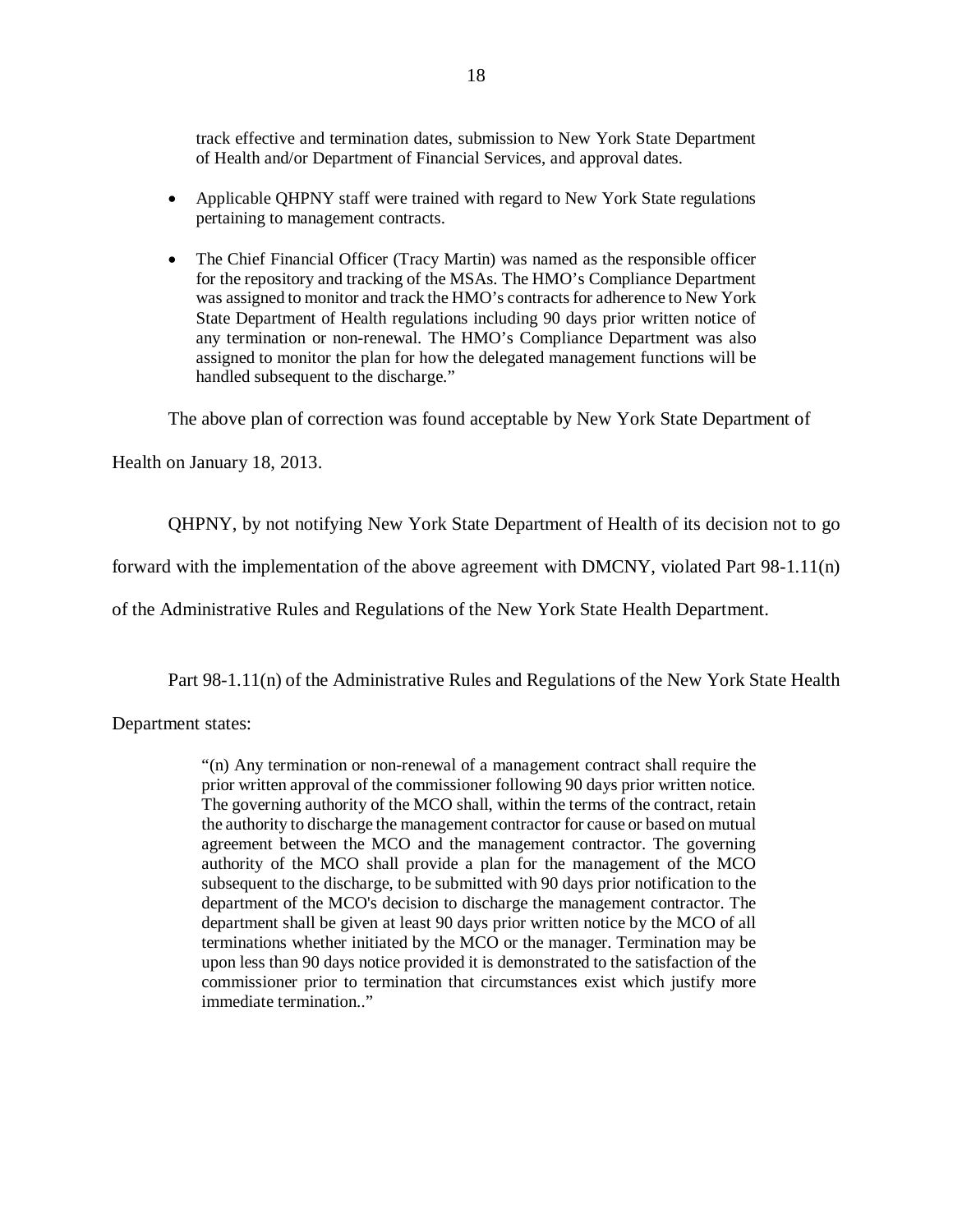<span id="page-20-0"></span> Regulations of the New York State Health Department by obtaining prior written approval on any termination or non-renewal of its management contracts. It is recommended that QHPNY comply with Part 98-1.11(n) of the Administrative Rules and

### F. Holding Company Transactions

 During the year ended December 31, 2011, QHPNY loaned approximately \$3,132,551 to its Parent, QHP Financial Group, Inc. This note receivable bears interest at 8% per year and matures in November 2012. All principal and accrued interest is due upon maturity. The Department and the HMO's board of directors were not notified of this transaction. Pursuant to a directive from the Department, this loan was paid back to the HMO on October 25, 2012.

 Financial Group, Inc., without notice to and approval from the New York State Department of Financial Services and the New York State Department of Health. On November 25, 2012, the HMO made a loan of \$5,000,000 to the HMO's Parent, QHP

 \$5,000,000 back into the HMO's bank account no later than December 31, 2013. The Department later granted an extension until January 31, 2014 for the reversal of the \$5,000,000 loan. From March 31, 2014 to October 22, 2015 a total of \$3,154,000 was repaid leaving a balance of The Department directed that the HMO reverse the \$5,000,000 loan and infuse the \$1,846,000

 Regulations of the New York State Health Department. The above transactions are in violation of Part 98-1.11(b) of the Administrative Rules and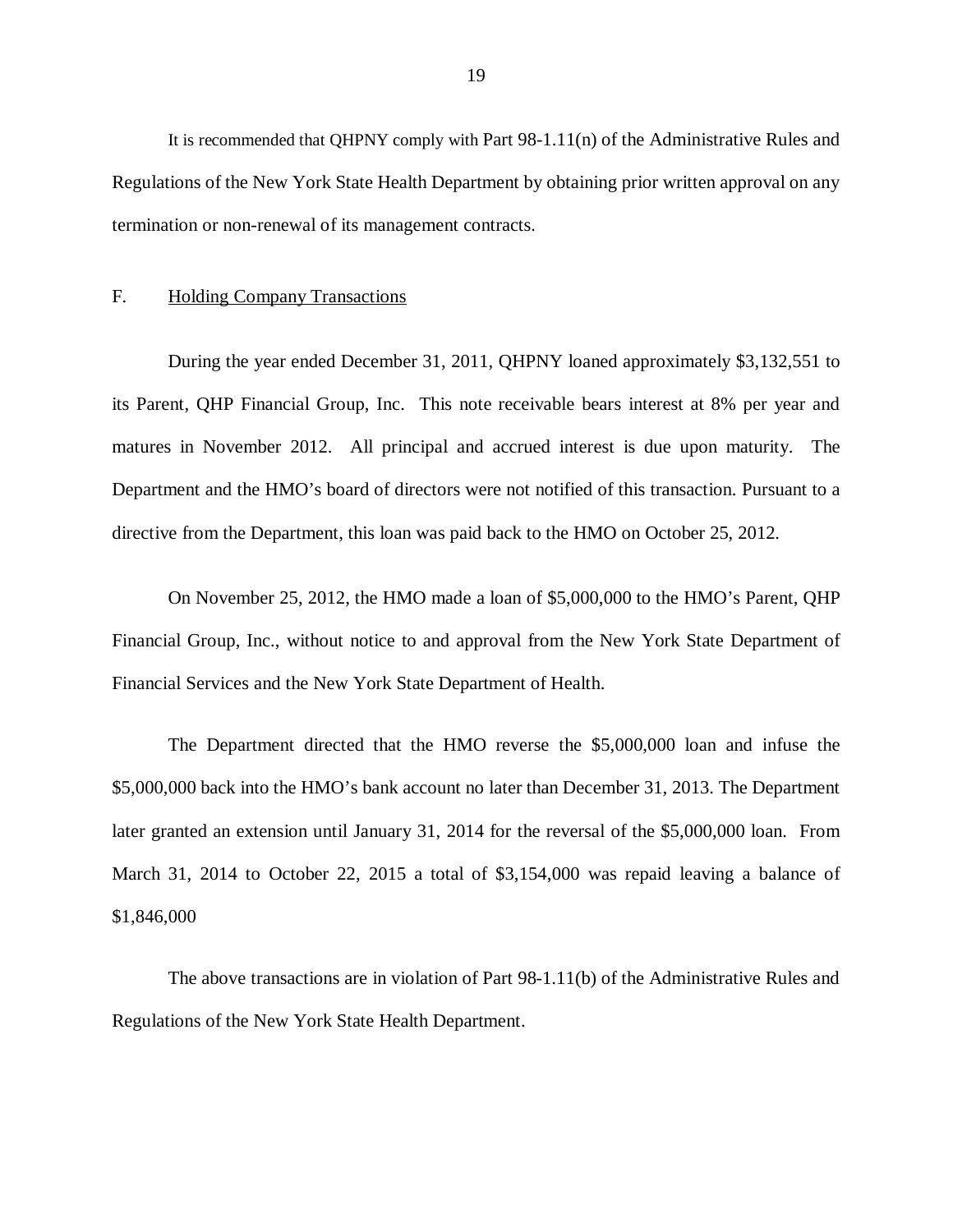Health Department states: Part 98-1.11(b) of the Administrative Rules and Regulations of the New York State

> "(b) No funds shall be transferred or loaned from the MCO article 44 business to any other business, function or contractor of the MCO, or to any subsidiary or member of the MCO's holding company system or to any member or stockholder without the prior approval of the commissioner and except in the case of a PHSP, HIV SNP, PCPCP or MLTC, the superintendent. Repayment of any such approved loans, to the extent required, shall be made in accordance with schedules approved by the superintendent and commissioner. Any such transfers or loans shall require a certification by the MCO that such transfer or loan is in compliance with and does not violate any provision of any applicable law or regulation."

 It is recommended that the HMO comply with Part 98-1.11(b) of the Administrative Rules and Regulations of the New York State Health Department by seeking the prior approval of the New York State Health Department and the New York State Department of Financial Services when it intends to transfer or loan funds to any other business, function or to any subsidiary or member of the HMO's holding company system or to any member or stockholder.

The HMO, by loaning monies to its parent, also violated Section 1407(a)(4) of the New

York Insurance Law.

Section 1407(a)(4) of the New York Insurance Law states:

 "(a) Non-reserve and prohibited investments for property/casualty and certain other insurers. (a) Any insurer that makes investments under the authority of subsection (c) of section one thousand four hundred three of this article and meets the requirements of such subsection (c) and section one thousand four hundred two of this article may invest in, or otherwise acquire or loan upon, directly or indirectly, any of the types of investments described in section one thousand four hundred four of this article, but without having to meet the applicable qualitative standards or quantitative limitations which are set forth in subsection (a) of section one thousand four hundred four of this article, except the following prohibited investments:

 (4) Obligations, shares or other securities (including certificates of deposit) issued by a parent corporation or a corporation which is an affiliate or will be an affiliate after direct or indirect acquisition by the insurer..."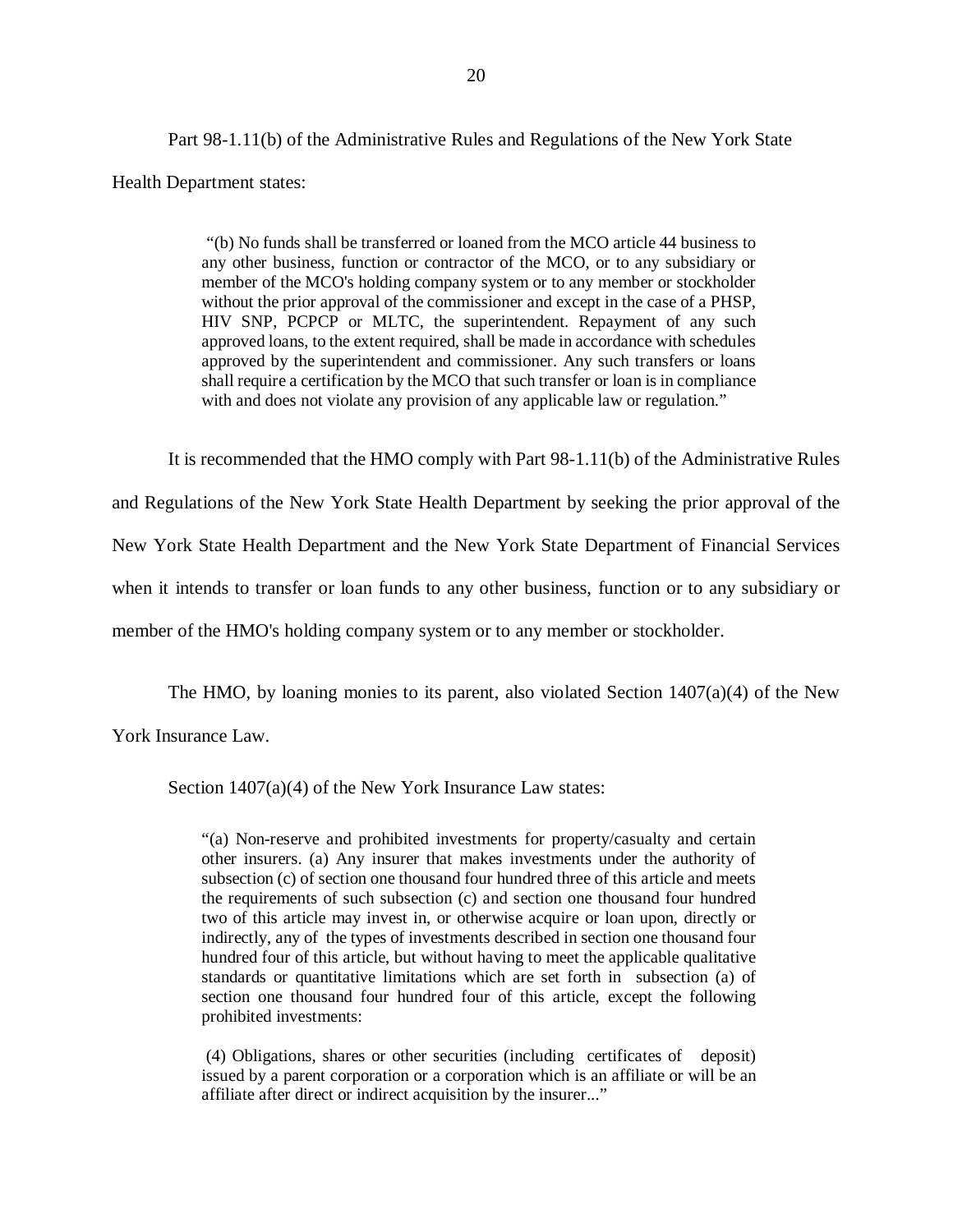Insurance Law by refraining from making loans to its Parent. It is recommended that the HMO comply with Section  $1407(a)(4)$  of the New York

 the Administrative Rules and Regulations of the New York State Health Department. The following four transactions with affiliates are each in violation of Part 98-1.10(a) of

 Inc. without service agreements. The HMO received claims and IT services from Health Management Services of America,

 Innovative Health Operations without agreements. On a regular basis, the HMO received management and employee leasing services from

 the HMO filed consolidated tax return with its Parent, QHP Financial Group, Inc. The HMO did not have a tax allocation agreement in place with QHP Financial Group, Inc. A review of the HMO's CPA's workpapers and other pertinent documents indicated that

Insurance Circular Letter No. 33 (1979) states in part,

 "Pursuant to the provisions of Section 27 of the Insurance Law every domestic insurer is directed to notify this Department within 60 days…if it participates in a consolidated tax return and to submit a copy of this tax allocation agreement with such notification"…

 No. 33 (1979) relative to its tax allocation process and it is also recommended that the HMO comply with Part 98-1.10(a) of the Administrative Rules and Regulations of the New York State Health Department by seeking the approval of the New York State Health Department and the New York State Department of Financial Services before entering into an agreement for rendering It is recommended that the HMO comply with the guidelines of Insurance Circular Letter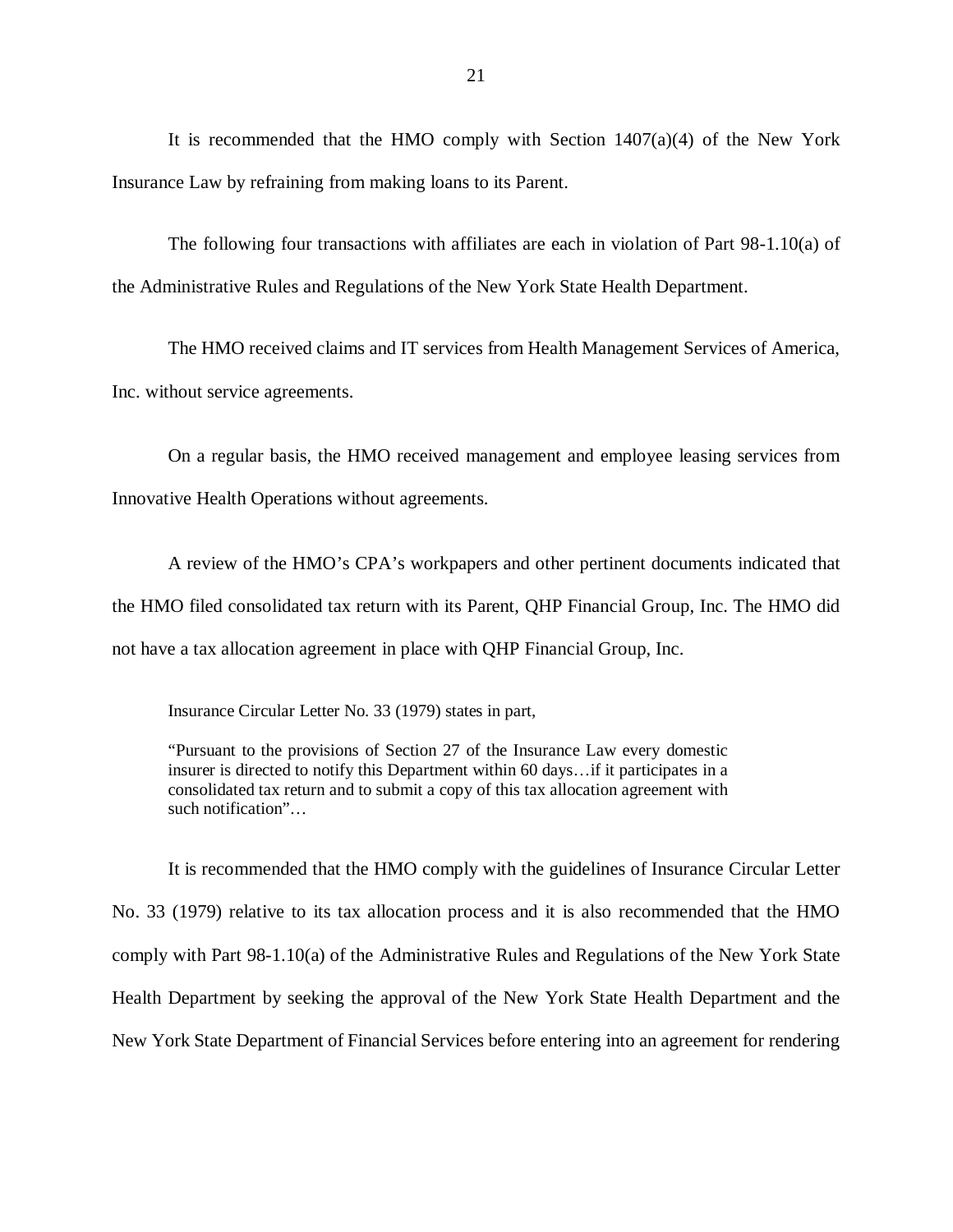services on a regular or systemic basis between the HMO and any person in its holding company system.

 parties, excluding the above \$5,000,000 loan to Parent, was \$644,368. Such receivables included \$245,094 due from IHOP and 375,581 due from the HMO's Parent. As of September 30, 2013, the receivable increased to \$915,011. For QHPNY, as of December 31, 2012, the amount due from Parent and other related

 statement, includes transactions with the following affiliated entities, previously listed in this The amount due to/from parent, subsidiaries and affiliates in the 2012 NAIC annual report:

- QHP Group, Inc. ("QHPG"), common ownership
- QHP Financial Group, Inc. ("QHPFG") (parent company), common ownership
- Health Management Services of America, Inc. ("HMS"), common ownership
- Innovative Health Operations ("IHOP"), common ownership
- Medical Care Centers ("MCC"), common ownership
- Quality Health Plans Insurance Company ("QHPIC"), common ownership
- Quality Health Plans, Inc. ("Florida HMO"), liquidated on December 1, 2011, common ownership

The HMO erroneously refers to the above companies as vendors. This is not in compliance

with Paragraphs 4  $\&$  5 of the NAIC's SSAP No. 25 and Parts 98-1.2(1) and 98-1.2(v) of the

Administrative Rules and Regulations of the New York State Health Department.

Paragraphs 4 & 5 of Statement of Statutory Accounting Principles No. 25 state:

 "4. Affiliate is defined as an entity that is within the holding company system or a party that, directly or indirectly, through one or more intermediaries, controls, is controlled by, or is under common control with the reporting entity. An affiliate includes a parent or subsidiary and may also include partnerships, joint ventures, and limited liability companies as defined in SSAP No. 48—Joint Ventures, Partnerships and Limited Liability Companies (SSAP No. 48). Those entities are accounted for under the guidance provided in SSAP No. 48, which requires an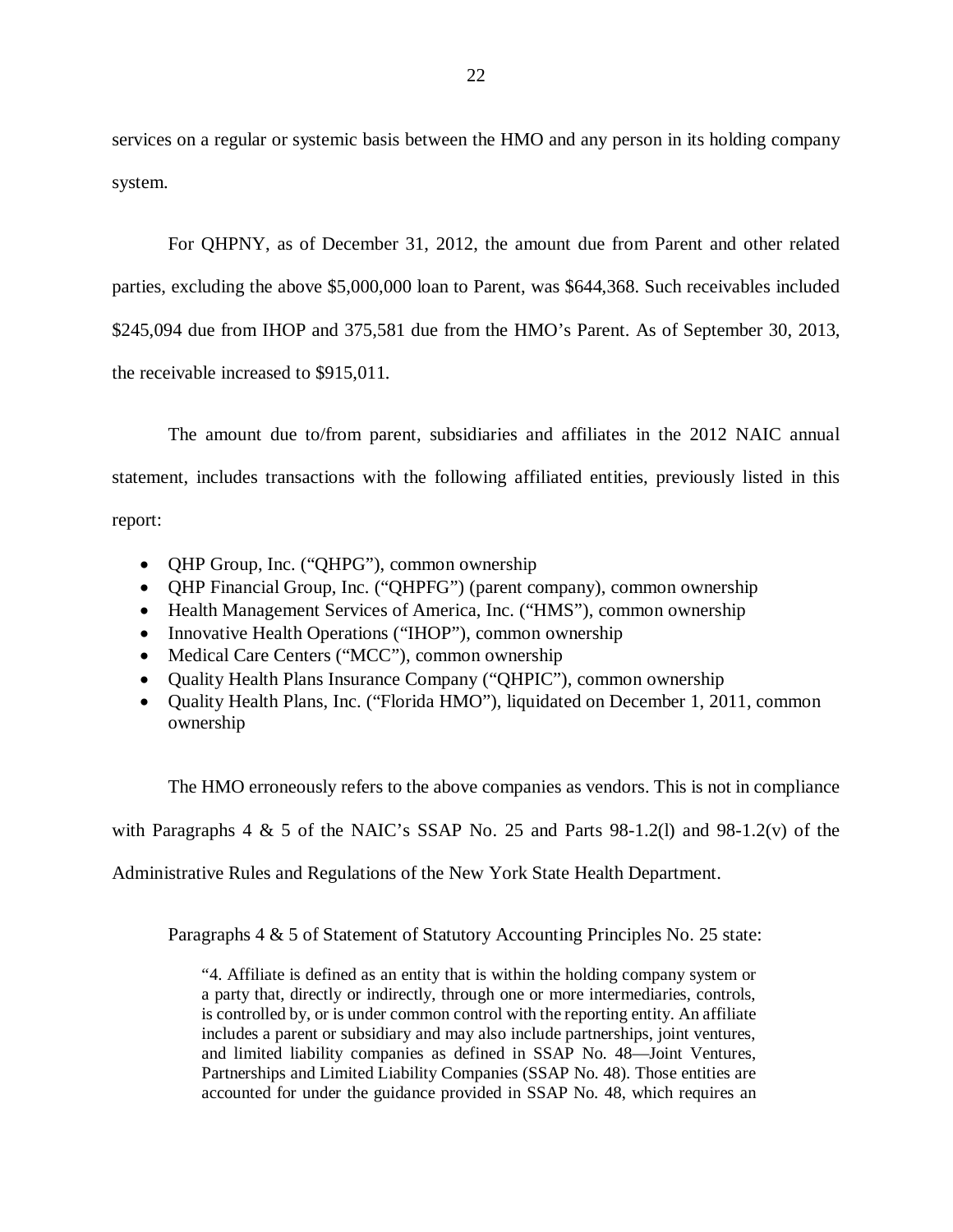equity method for all such investments. An affiliate is any person that is directly or indirectly, owned or controlled by the same person or by the same group of persons, that, directly or indirectly, own or control the reporting entity.

 5. Control is defined as the possession, directly or indirectly, of the power to direct or cause the direction of the management and policies of the investee, whether through the (a) ownership of voting securities, (b) by contract other than a commercial contract for goods or nonmanagement services, (c) by contract for goods or nonmanagement services where the volume of activity results in a reliance relationship (d) by common management, or (e) otherwise. Control shall be presumed to exist if a reporting entity and its affiliates directly or indirectly, own, control, hold with the power to vote, or hold proxies representing 10% or more of the voting interests of the entity."

It is recommended that the HMO follow the guidelines of Paragraphs  $4 \& 5$  of Statement

of Statutory Accounting Principles No. 25 and revise its organizational chart to include all of its

related companies.

Parts 98-1.2(j) and 98-1.2(v) of the Administrative Rules and Regulations of the New York

State Health Department state, respectively:

 "(j) Control, which shall be synonymous with the terms controlling, controlled by and under common control with, means the possession, directly or indirectly, of the power to direct or cause the direction of the management and policies of a person, whether through the ownership of voting securities or voting rights, by contract (except a commercial contract for goods or non-management services) or otherwise; but no person shall be deemed to control another person solely by reason of his or her being an officer or director of such other person. Control shall be presumed to exist if any person directly or indirectly owns, controls or holds the power to vote 10 percent or more of the voting securities or voting rights of any other person, or is a corporate member of a not-for-profit corporation."

 "(v) Holding company system means a holding company together with a controlled MCO and/or controlled persons."

The NAIC Annual Statement Instructions – Health state:

 "Attach a chart or listing presenting the identities of and interrelationships between the parent, all affiliated insurers and reporting entities; and other affiliates, identifying all insurers and reporting entities as such and listing the Federal Employer's Identification Number for each. The NAIC company code and two-character state abbreviation of the state of domicile should be included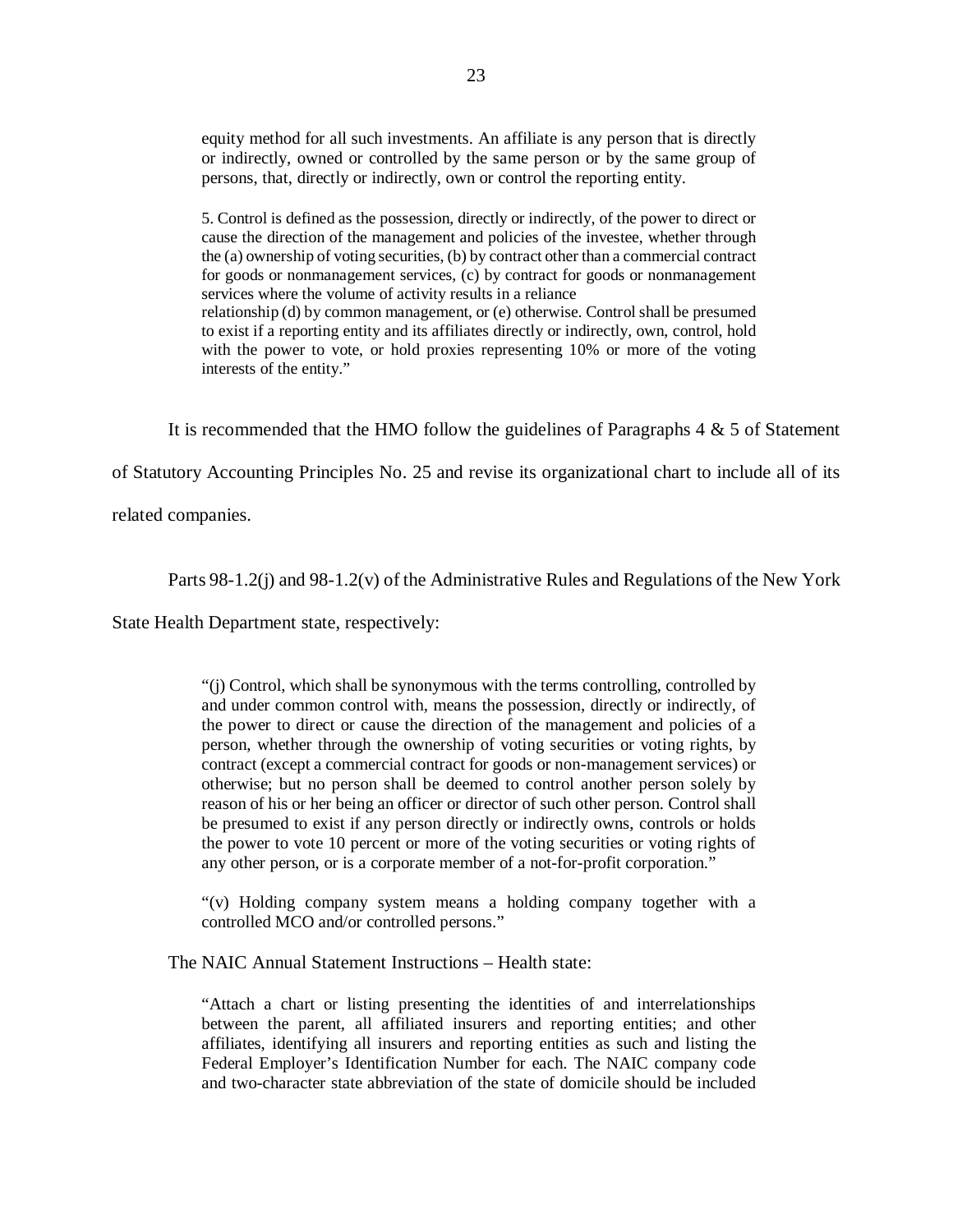for all domestic insurers. The relationships of the holding company group to the ultimate controlling person…should be shown…"

 It is recommended that the HMO comply with Parts 98-1.2(j) and 98-1.2(v) of the Administrative Rules and Regulations of the New York State Health Department and the NAIC Annual Statement Instructions - Health and report all of its organizational charts that are reported in all filings made to the New York State Department of Health and the New York State Department of Financial Services.

 Parts 98-1.10(c) of the Administrative Rules and Regulations of the New York State Health Department states in part,

> "(c) The commissioner's and, except in the case of PHSP, HIV SNP or PCPCP, the superintendent's prior approval shall be required for the following transactions between a controlled MCO and any person in its holding company system: sales, purchases, exchanges, loans, extensions of credit or investments the aggregate of which involves five percent or more of the MCO's admitted assets at last year-end. Thirty days prior notice to the commissioner and, except in the case of a PHSP, HIV SNP or PCPCP, the superintendent, is required before entering into the following transactions between a controlled MCO and any person in its holding company system: a reinsurance agreement or an agreement for rendering services on a regular or systematic basis, other than medical or management services that require prior approval under this Subpart."…

 It is recommended that the HMO comply with Part 98-1.10.1(c) and establish appropriate agreements/contracts for the rendering of services on a regular or systematic basis with any person or affiliate within its holding company structure. It is further recommended that the HMO seek approval for all such regular and systemic transactions and agreements with the Commissioner of Health and Superintendent of Financial Services.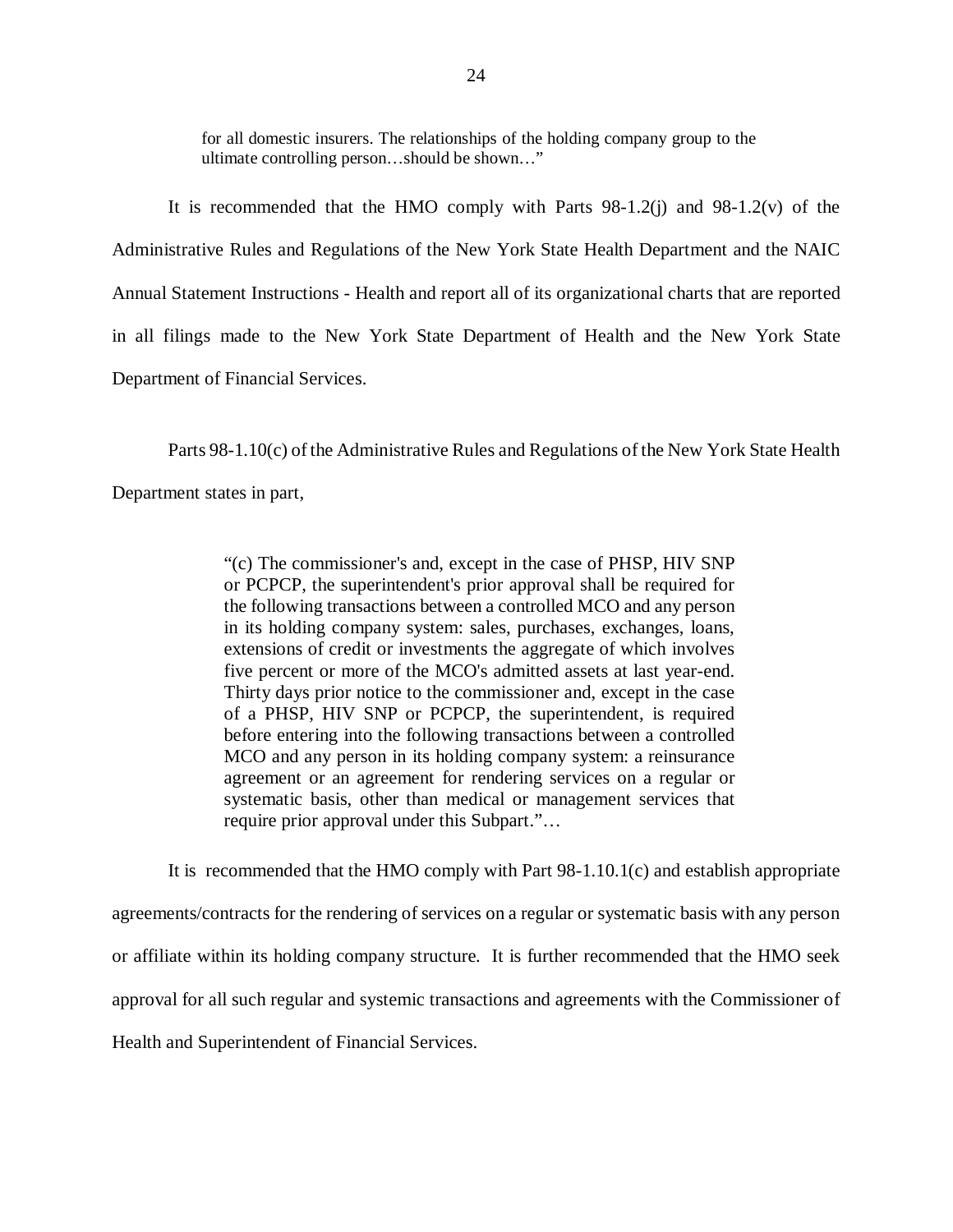### <span id="page-26-0"></span>G. Conflict of Interest Policy

The HMO maintains a conflict of interest policy that states, in part:

 "We do not automatically assume that there is a conflict of interest if you have a relationship with another company. However, if you have any influence on transactions involving purchases, contracts, or leases, you must tell an officer of Quality Health Plans of New York as soon as possible. By telling us that there is the possibility of an actual or potential conflict of interest, we can set up safeguards to protect everyone involved..."

 The HMO does not require directors, officers and responsible employees to sign a conflict of interest statement on an annual basis. The HMO has a fiduciary responsibility to its enrolled members to ensure that its directors, officers and responsible employees do not use their official positions to promote an interest which is in conflict with that of the HMO.

 It is recommended that, as a good business practice, the HMO revise its conflict of interest policy to require all officers, directors and responsible employees to sign a conflict of interest statement on an annual basis, and that the HMO establish a procedure for enforcing such policy.

### H. Accounts and Records

 During the course of the examination, it was noted that the HMO's treatment of certain transactions was not in accordance with NAIC annual statement instructions and/or New York State Departments of Health and Department of Financial Services guidelines. A description of such transactions is as follows:

 There were several expenses for auditing and consulting, postage and telephone, occupancy and depreciation, and marketing that were incurred by and for Quality Health Plans, Inc. (Florida domestic HMO), which was liquidated on December 1, 2011), that were paid by the HMO.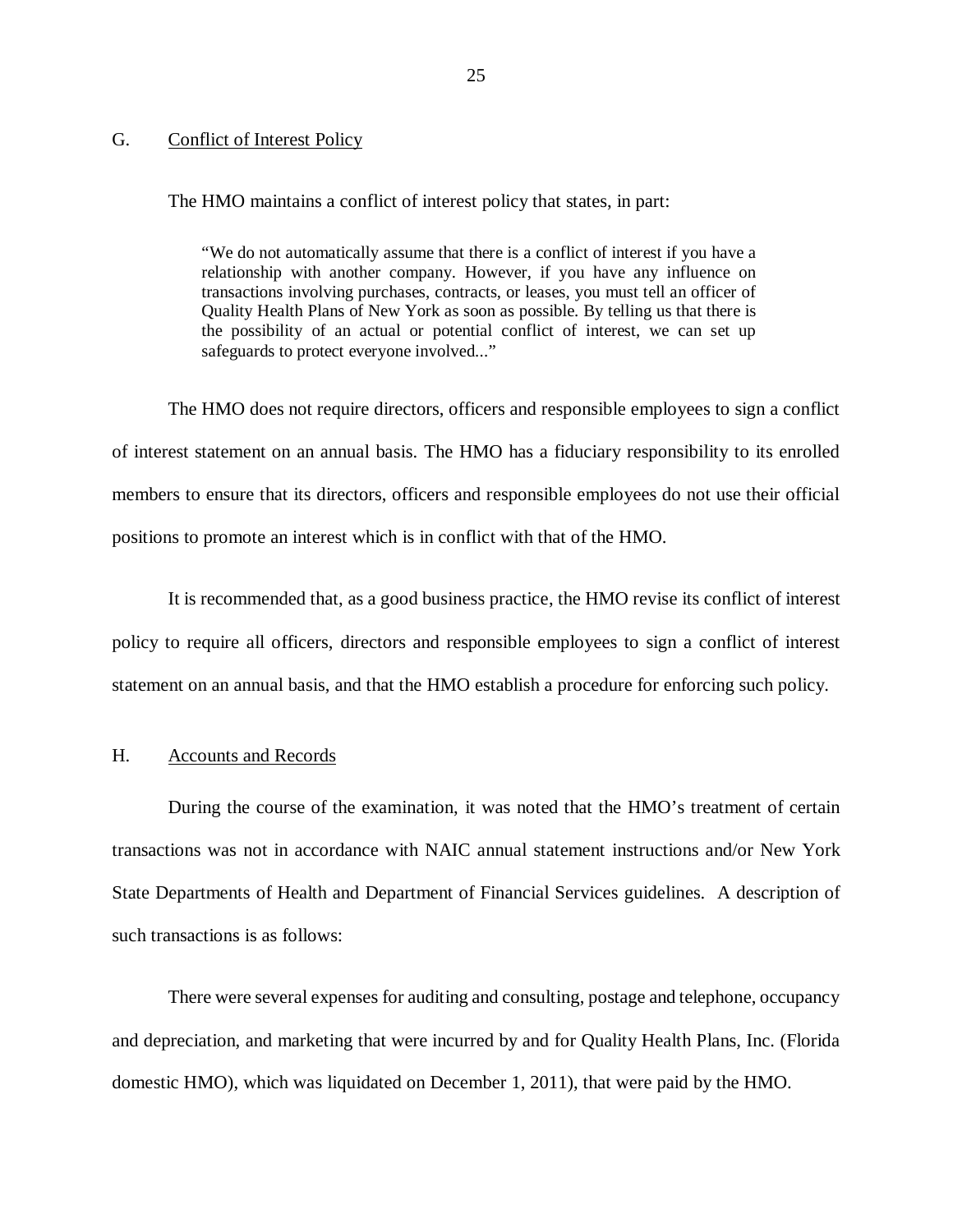insurance policy of the HMO's former Medical Director, Dr. Nazeer Khan. The examiner's review indicated that the 2012 and 2013 malpractice insurance policies were written and billed to Dr. Nazeer Khan. Dr. Nazeer Khan resigned as the HMO's Chief Medical Officer on September 7, The HMO, during the examination, paid the premiums for the personal malpractice 2012.

 Several invoices for wages and benefits billed to Innovative Health Operations were paid by the HMO.

 Rules and Regulations of the New York State Health Department. In each of the above situations, the HMO violated Part 98-1.10(b) of the Administrative

 Department states: Part 98-1.10(b) of the Administrative Rules and Regulations of the New York State Health

> "b) The books, accounts and records of each party to all such transactions shall be so maintained as to clearly and accurately disclose the nature and details of the transactions, including such accounting information as is necessary to support the reasonableness of the charges or fees to the respective parties.

 and Regulations of the New York State Health Department by refraining from making disbursements on behalf of the HMO unless the books, accounts and records of each party to the transactions can accurately disclose the nature of the transactions, and such items are subject to the HMO's business operations. It is recommended that the HMO comply with Part 98-1.10(b) of the Administrative Rules

 Two of the HMO's officers, Dr. Nazeer Haider Khan and Sabiha Haider Khan, effective September 7, 2012, resigned from their positions of Chief Medical Officer and Chief Financial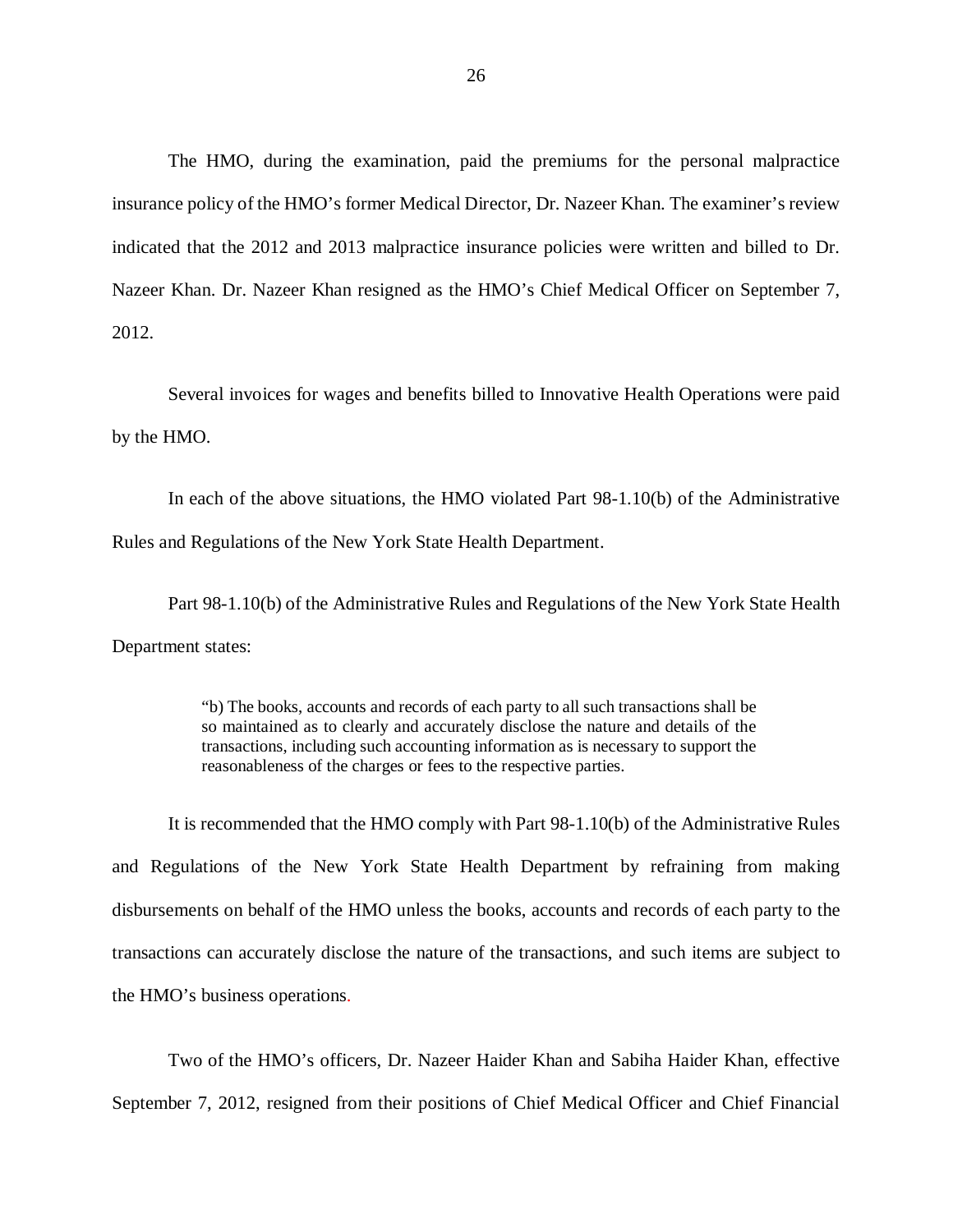<span id="page-28-0"></span> Officer, respectively of QHPNY. The examination review of the HMO's cash and investments indicated that these two individuals, during a transition period, continued to be authorized to sign checks on behalf of the HMO, and such former officers continued to sign QHPNY checks as of December 31, 2012. However, the HMO's internal controls indicated that the signatories for the HMO's cash accounts are Dr. Haider Ali Khan, President and Dr. Safia Haider Khan, Vice President.

 It is recommended that the HMO enhance its cash and investment internal controls by removing from its bank and depository signatory lists all individuals who are no longer officers or employees of the HMO, or are no longer authorized to transact such processes. HMO management has indicated that the aforementioned issue was subsequently corrected.

### I. Annual Statements

 Schedule G of the 2012 New York Data Requirements Statement requires the reporting of the salaries paid to each of the ten officers or employees receiving the largest amounts for his/her service to the reporting insurer whether paid directly by the insurer or affiliated companies. The HMO's 2012 N. Y. Schedule G shows only \$16,827 paid to Safia H. Khan and \$20,829 paid to Stacy Martin. However, there were salaries in the aggregate amount of \$284,000 paid by the HMO to several individuals which were allocated to Innovative Health Operations and which were not reported within Schedule G of the HMO's 2012 annual statement in violation of the instructions

The examiner's review of the HMO's annual statements filings revealed the following: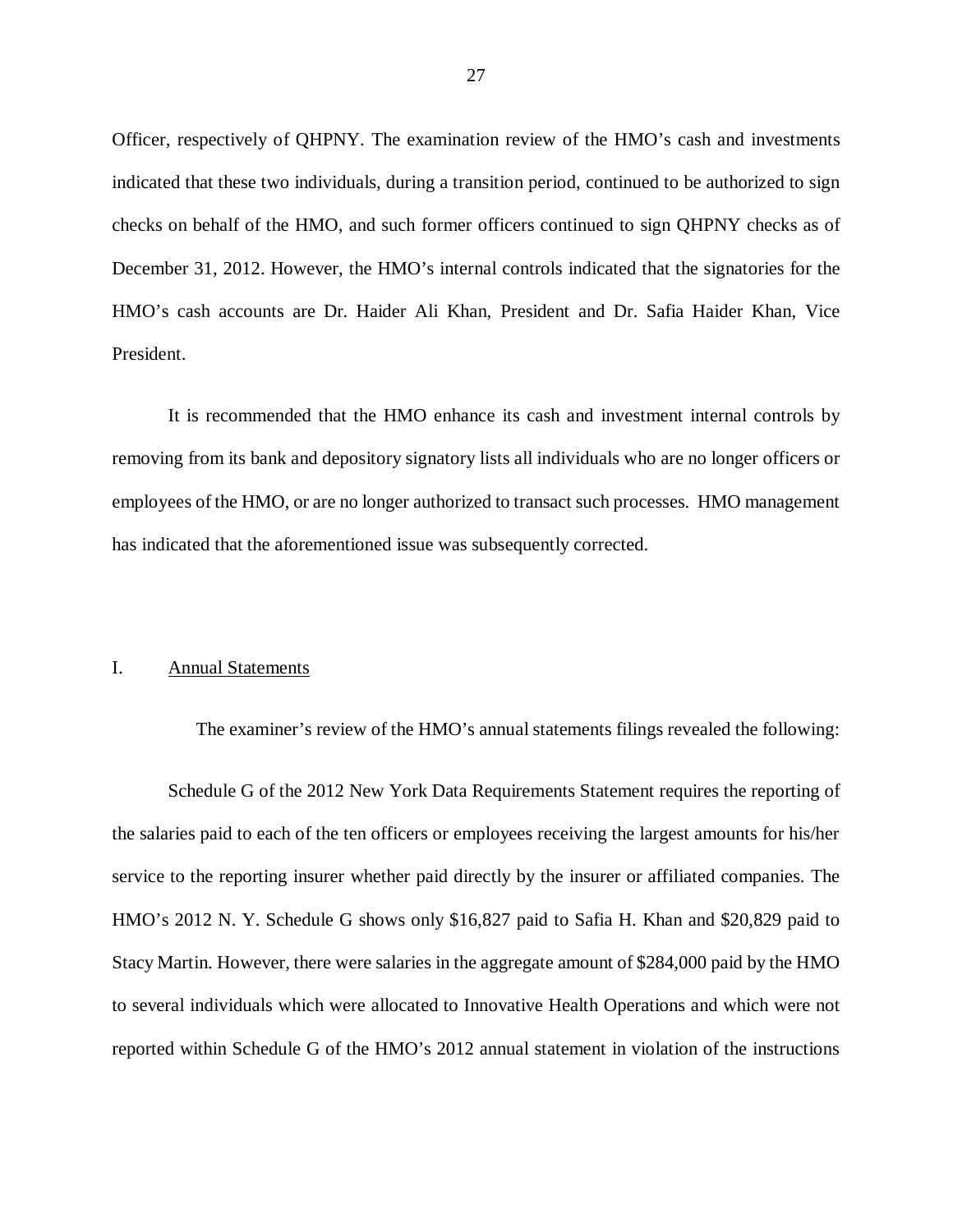<span id="page-29-0"></span> of the New York Data Requirements Statement. Those salaries belonged to employees of Innovative Health Operations, an affiliate which is no longer in business.

 Requirements for Health Maintenance Organizations, in May 2013. The HMO filed its 2012 NAIC annual statement and its 2012 New York State Data

 Part 98-1.16 of the Administrative Rules and Regulations of the New York State Health Department states:

> "(a) Every MCO, other than a PHSP that only serves enrollees eligible for benefits under title XIX, HIV SNPs and PCPCPs, shall file in duplicate with both the commissioner and the superintendent a financial statement on or before April 1 of each year, in the form and containing such information as the commissioner and the superintendent shall prescribe, showing its condition at last year-end and containing information required by section 4408 of the Public Health Law and the following information:"

 Rules and Regulations of the New York State Health Department by filing its annual statements on or before April 1 of each year. It is recommended that the HMO comply with Part 98-1.16 of the Administrative

### J. Evaluation of Controls - Information Technology

 A review was conducted of the HMO's Information Technology ("IT") control environment during the examination, in accordance with the *NAIC Financial Condition Examiners Handbook's Exhibit C* (*Evaluation of Controls in Information Technology*) approach.

 The objective of the review was to assess the HMO's IT general controls and procedures through the identification of inherent risk, mitigating controls and residual risk. Key areas targeted during the review included the following: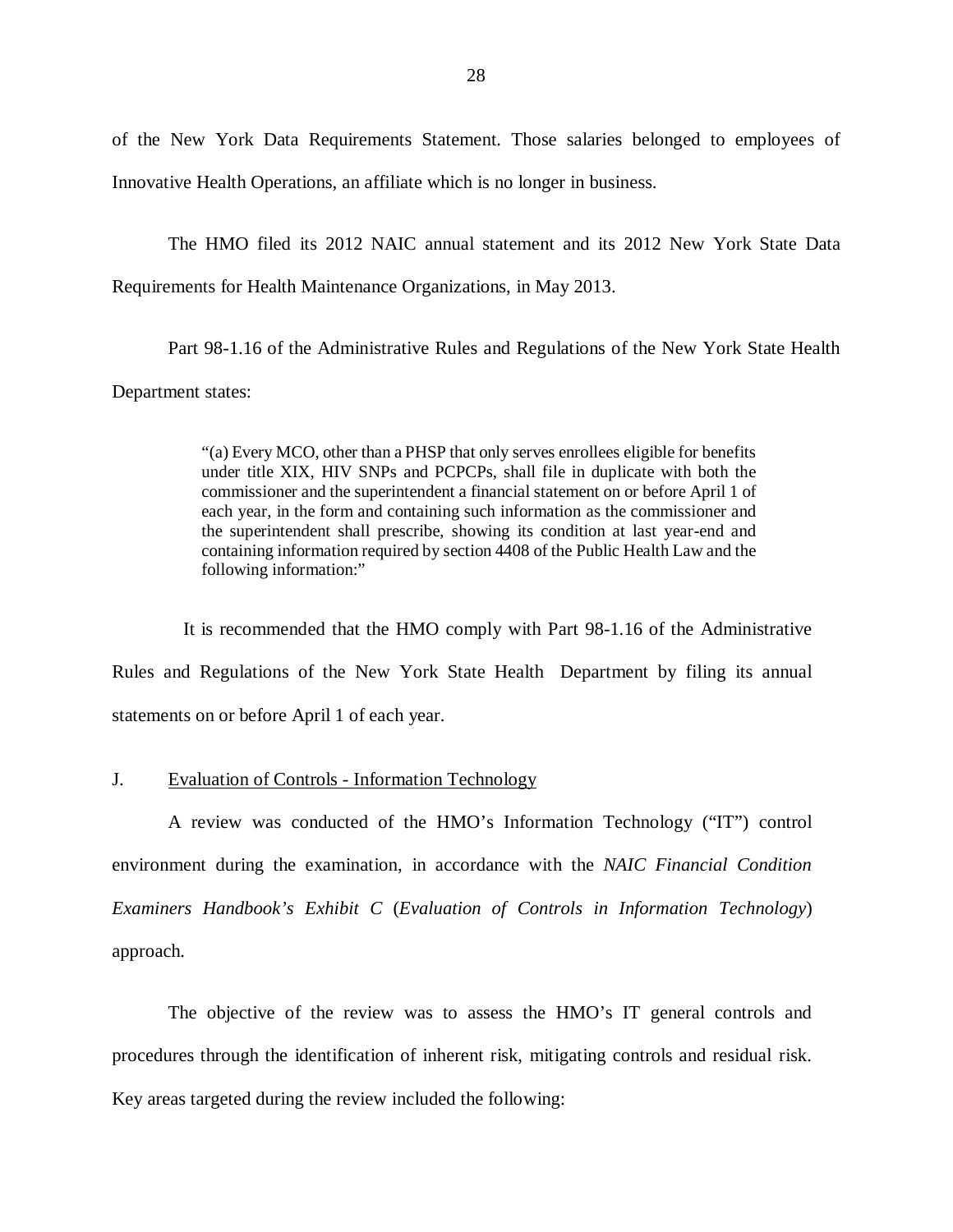- IT management and organizational controls
- Application and operating system software change controls
- System and program development controls
- Overall systems documentation
- Logical and physical security controls
- Contingency planning
- Local and wide area networks
- Personal computers
- Mainframe controls

 Information Technology is pervasive throughout the entire risk universe and is a key component of the overall corporate governance structure within the HMO. As such, appropriate controls and documentation of control assessment initiatives within IT are critical to the evaluation of risks to the HMO.

 The examination revealed that the HMO failed to consistently utilize best practices in its application of Information Technology controls. This failure resulted in several risks being unmitigated. Such unmitigated risks included the following:

- internal controls and appropriate level of segregation of duties. Risk that the HMO's process framework does not ensure transparency, proper
- Risk that the HMO implements change requests that are incomplete, unauthorized or untested.
- Risk that the HMO's IT strategic plan is not aligned with business objectives and does not meet business needs.
- Risk that the HMO's service levels are not managed to ensure that IT services meet business needs and are efficiently utilized.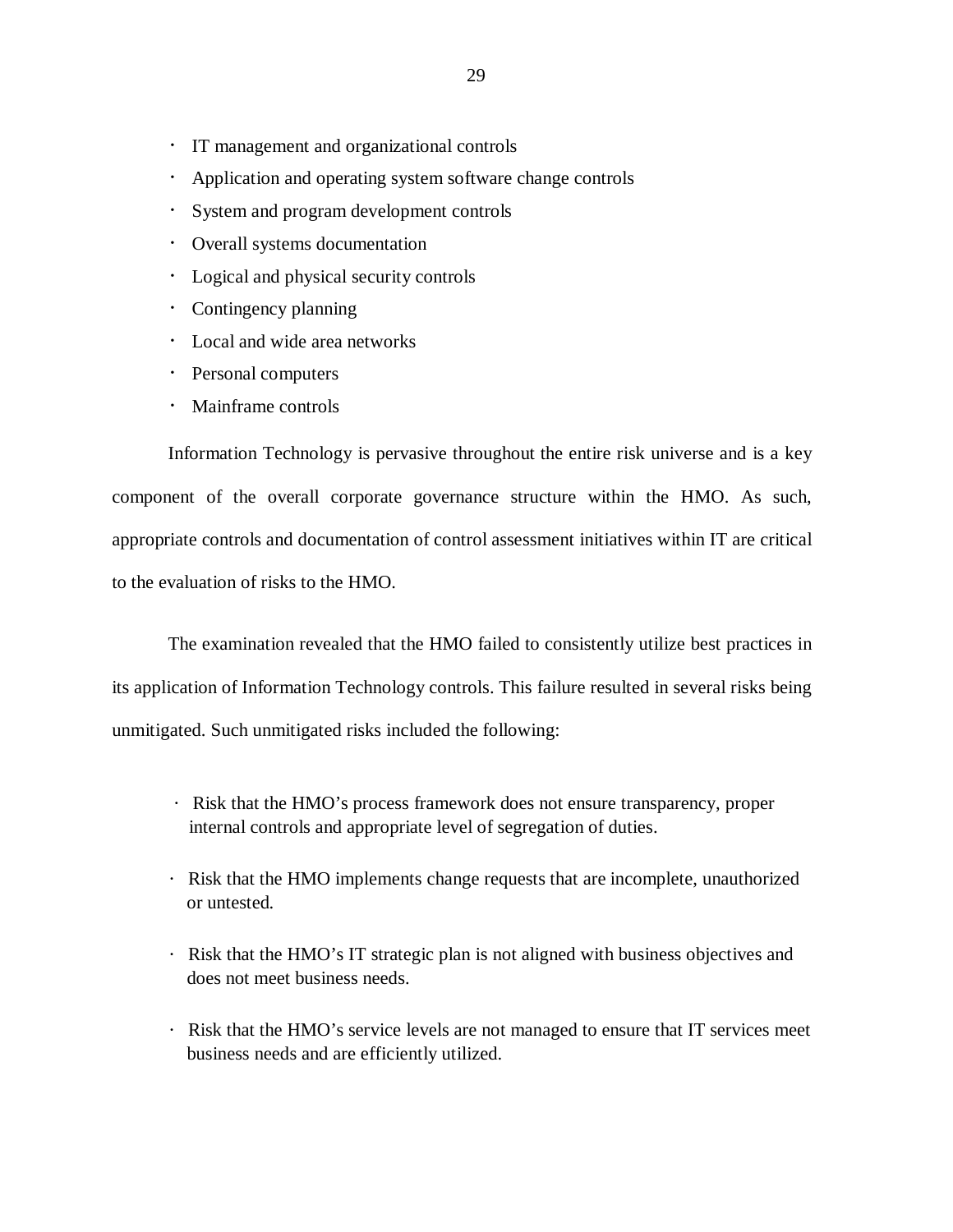During the course of this examination, the examiner presented details of the above noted IT deficiencies to HMO's management for its input/response thereon. While the HMO did provide some documentation in an effort to demonstrate the adequacy of mitigating controls, such documentation was not provided in a timely manner and did not adequately mitigate the above risks. Subsequent to the examination period, the HMO adopted policies to ensure that supporting controls are documented and that such controls identify the risks.

 It is recommended that the HMO continue to adopt IT best practices in its application of IT controls, in order to ensure that supporting controls are documented and that such controls mitigate identified risks.

 the Department during examinations and that all Department requests are fully responded to in a timely manner. It is recommended that the HMO ensure adequate expertise and support is provided to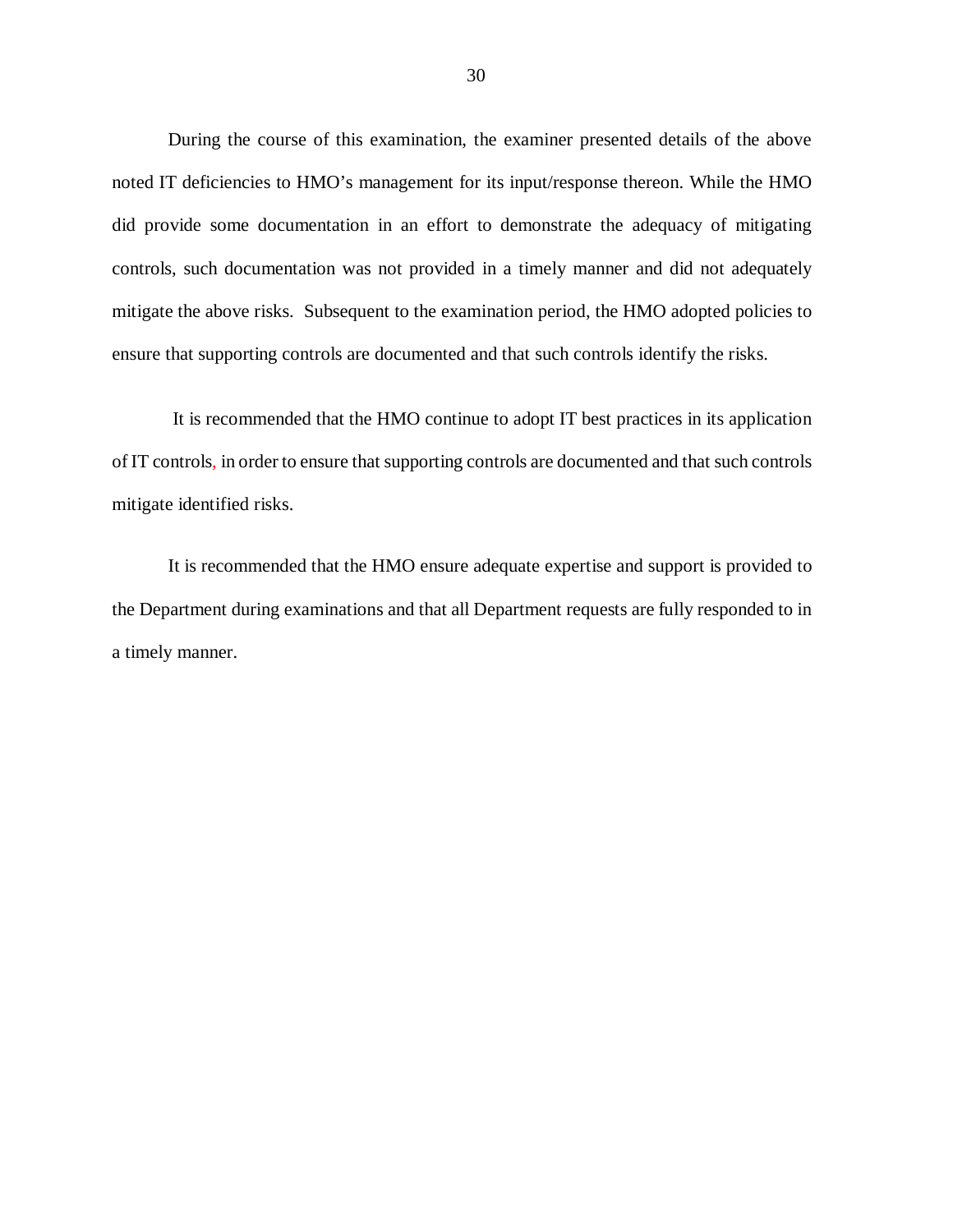### **3. FINANCIAL STATEMENTS**

<span id="page-32-0"></span> The following statements show the assets, liabilities and capital and surplus as of December 31, 2012, as contained in the HMO's 2012 filed annual statement, a condensed summary of operations and a reconciliation of the surplus account for each of the years under review. The examiner's review of a sample of transactions did not reveal any differences which materially affected the HMO's financial condition as presented in its financial statements contained in the December 31, 2012 filed annual statement.

 The firm of Cherry Bekaert & Holland, LLP. ("CB&H") was retained by the QHPNY to audit the HMO's combined financial statements of financial position as of December 31<sup>st</sup> of each year in the examination period, and the related statements of operations, capital and surplus and cash flows for the year then ended.

 CB&H concluded that the statutory financial statements presented fairly, in all material respects, the financial position of the HMO as of December 31, 2010 and December 31, 2012. However, as noted earlier this report on examination, CB&H reported a qualified opinion of the HMO as of December 31, 2011. Balances reported in these audited financial statements were reconciled to the corresponding years' annual statements.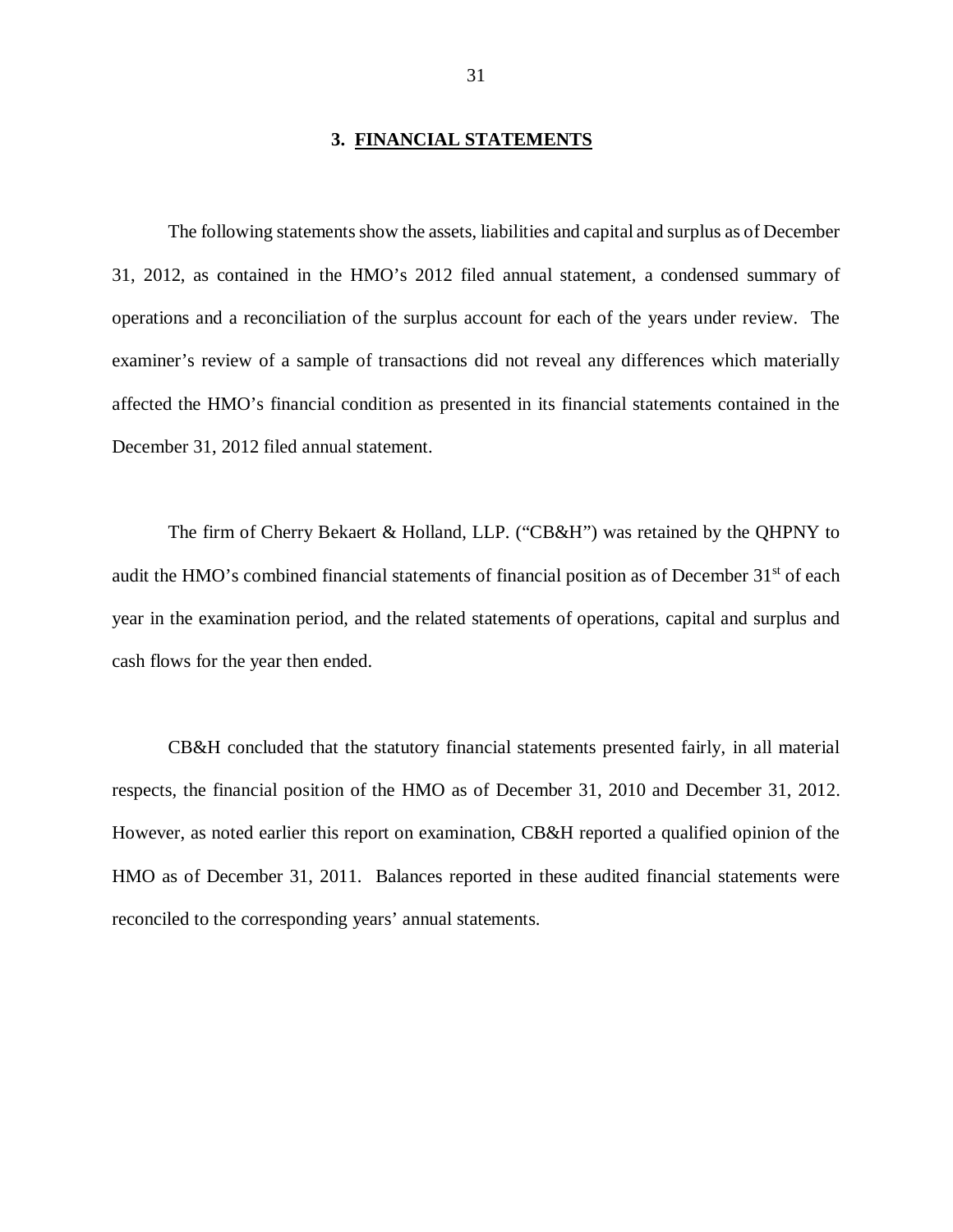### <span id="page-33-0"></span>A. **Balance Sheet**

## Assets

| Cash, cash equivalents and short-term investments<br>Uncollected premiums and agents' balances<br>Amounts receivable relating to uninsured plans | $\mathbb{S}$ | 2,359,425<br>4,858<br>30,150 |
|--------------------------------------------------------------------------------------------------------------------------------------------------|--------------|------------------------------|
| Health care and other amounts receivable<br><b>Total assets</b>                                                                                  |              | 8,470<br>$$ -2,402,903$      |
|                                                                                                                                                  |              |                              |
| Liabilities                                                                                                                                      |              |                              |
| Unpaid claims                                                                                                                                    | \$           | 19,674                       |
| Unpaid claims adjustment expenses                                                                                                                |              | 393                          |
| Aggregate health policy reserve                                                                                                                  |              | 547,222                      |
| Premiums received in advance                                                                                                                     |              | 7,833                        |
| General expenses due and accrued                                                                                                                 |              | 292,003                      |
| Amounts due to parent, subsidiaries and affiliates<br>Liability for amounts held under uninsured plans                                           |              | 34,358<br>8,215              |
| Specialist payable                                                                                                                               |              | 1,998                        |
|                                                                                                                                                  |              |                              |
| <b>Total liabilities</b>                                                                                                                         | \$           | 911,696                      |
| <b>Capital and Surplus</b>                                                                                                                       |              |                              |
| Common stock                                                                                                                                     | \$           | 1,000                        |
| Surplus notes                                                                                                                                    |              | 11,567,000                   |
| Aggregate write-ins for special funds                                                                                                            |              | 100,000                      |
| Unassigned funds                                                                                                                                 |              | (10, 176, 793)               |
| Total capital and surplus                                                                                                                        |              | \$1,491,207                  |
| Total liabilities, capital and surplus                                                                                                           |              | $$ \_2,402,903$              |

 $Note:$  through tax year 2012. The examiner is unaware of any potential exposure of the HMO to any tax assessments and no liability has been established herein relative to such contingency. The Internal Revenue Service has not conducted any audits of the income tax returns filed on behalf of the HMO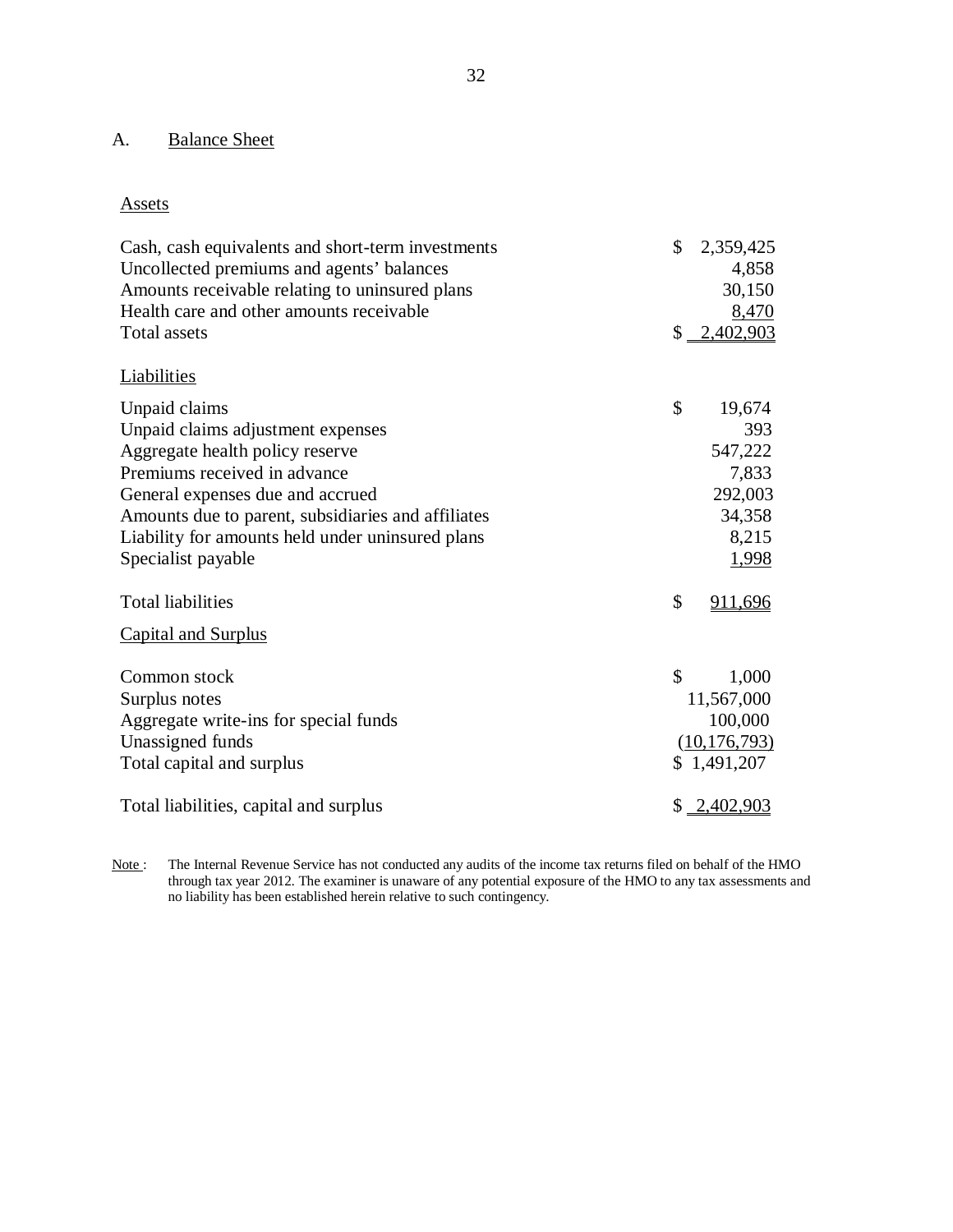B. Statement of Revenue, Expenses and Capital and Surplus

Capital and surplus increased by \$1,491,207 during the three-year examination period,

January 1, 2010 through December 31, 2012, detailed as follows:

| <u>Revenue</u>                                                                                                                                                  |                            |                                                      |                            |
|-----------------------------------------------------------------------------------------------------------------------------------------------------------------|----------------------------|------------------------------------------------------|----------------------------|
| Net premium income                                                                                                                                              |                            |                                                      | \$<br>496,454              |
| <b>Hospital and medical expenses</b>                                                                                                                            |                            |                                                      |                            |
| Hospital/medical benefits<br>Other professional services<br>Outside professional services<br>Emergency room and out-of-area<br>Prescription drugs               |                            | \$<br>131,973<br>3,113<br>20,228<br>3,043<br>111,173 |                            |
| Total medical and hospital expenses                                                                                                                             |                            | \$<br>269,530                                        |                            |
| Administrative expenses                                                                                                                                         |                            |                                                      |                            |
| Claims adjustment expenses<br>General administrative expenses<br>Increase in reserves for life and accident and health contracts<br>Total underwriting expenses |                            | 393<br>3,173,281<br>542,109                          | \$ 3,985,313               |
| Net underwriting loss<br>Net investment income earned                                                                                                           |                            |                                                      | $(\$3,488,859)$<br>562,035 |
| Net income (loss)                                                                                                                                               |                            |                                                      | (\$2,926,824)              |
| <b>Changes in Capital and Surplus</b>                                                                                                                           |                            |                                                      |                            |
| Capital and Surplus as January 1, 2010                                                                                                                          | Gains in<br><b>Surplus</b> | Losses in<br><b>Surplus</b>                          | \$9,997,052                |
| Net loss<br>Change in non-admitted assets<br>Net decrease in capital and surplus                                                                                |                            | $(\$2,926,824)$<br>(\$5,579,021)                     | $($8,505,845)$             |
| Capital and surplus, per report on<br>examination, as of December 31, 2012                                                                                      |                            |                                                      | \$1,491,207                |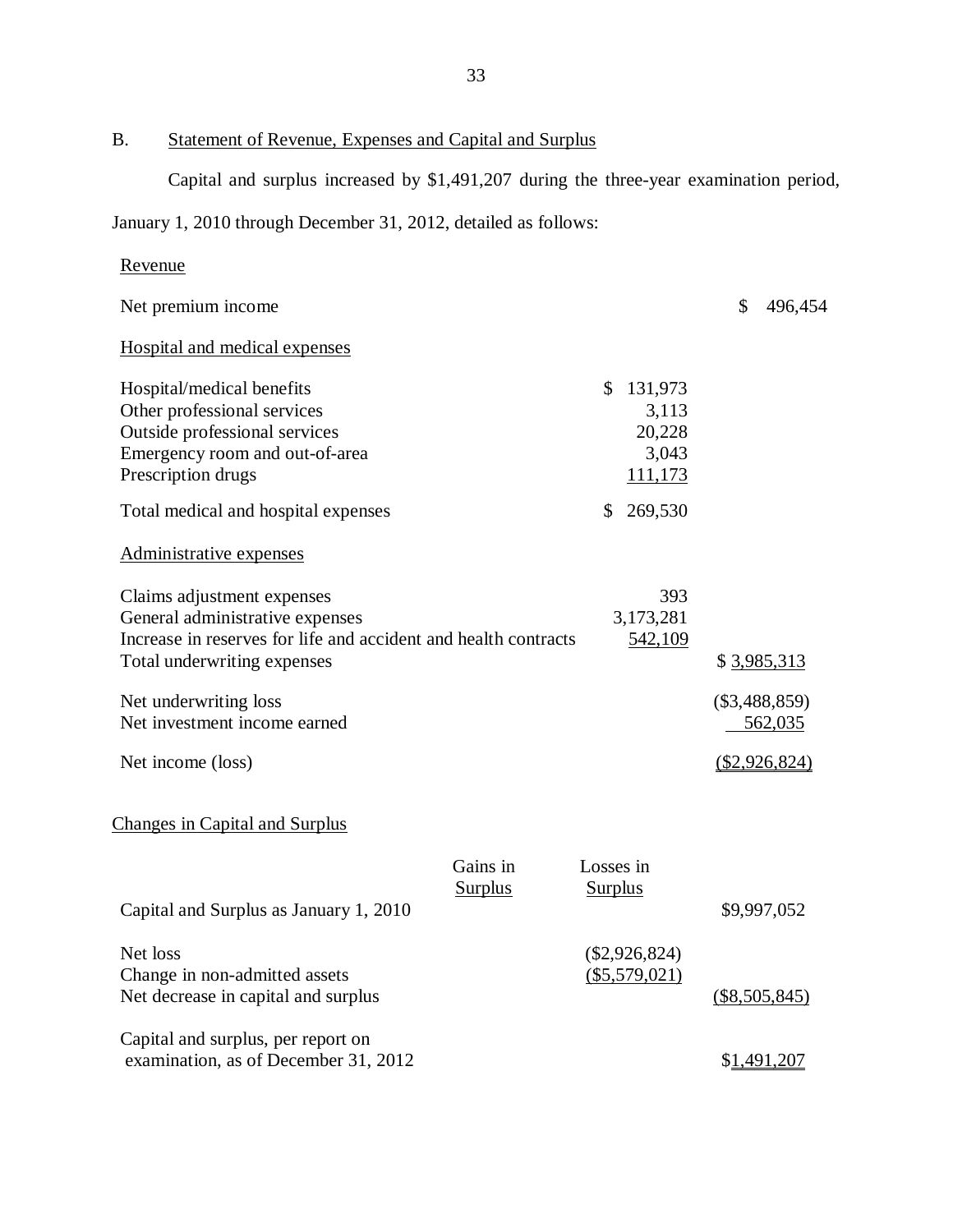## **4. MARKET CONDUCT ACTIVITIES**

<span id="page-35-0"></span> In the course of this examination, a review was made of the manner in which the HMO conducts its business and fulfills its contractual obligations to the policyholders and claimants. The review was general in nature and is not to be construed to encompass the more precise scope of a market conduct examination. The review was directed at practices of the HMO in the following major areas:

- A. Claims processing
- B. Prompt Pay
- C. Grievances and appeals
- D. Agents and brokers
- E. Fraud prevention and detection
- F. Advertising and Marketing
- G. Explanation of benefits statements
- H. Complaints

### Agents and Brokers

appointments for the five agents as required by Sections  $2112(a)$  & (b) of the New York Insurance In 2010, the HMO maintained five producers. The HMO did not file certificates of

Law.

Sections 2112(a) & (b) of the New York Insurance Law state:

 "(a) Every insurer, fraternal benefit society or health maintenance organization doing business in this state shall file a certificate of appointment in such form as the superintendent may prescribe in order to appoint insurance agents to represent such insurer, fraternal benefit society or health maintenance organization."

 "(b) To appoint a producer, the appointing insurer shall file, in a format approved by the superintendent, a notice of appointment within fifteen days from the date the agency contract is executed or the first insurance application is submitted."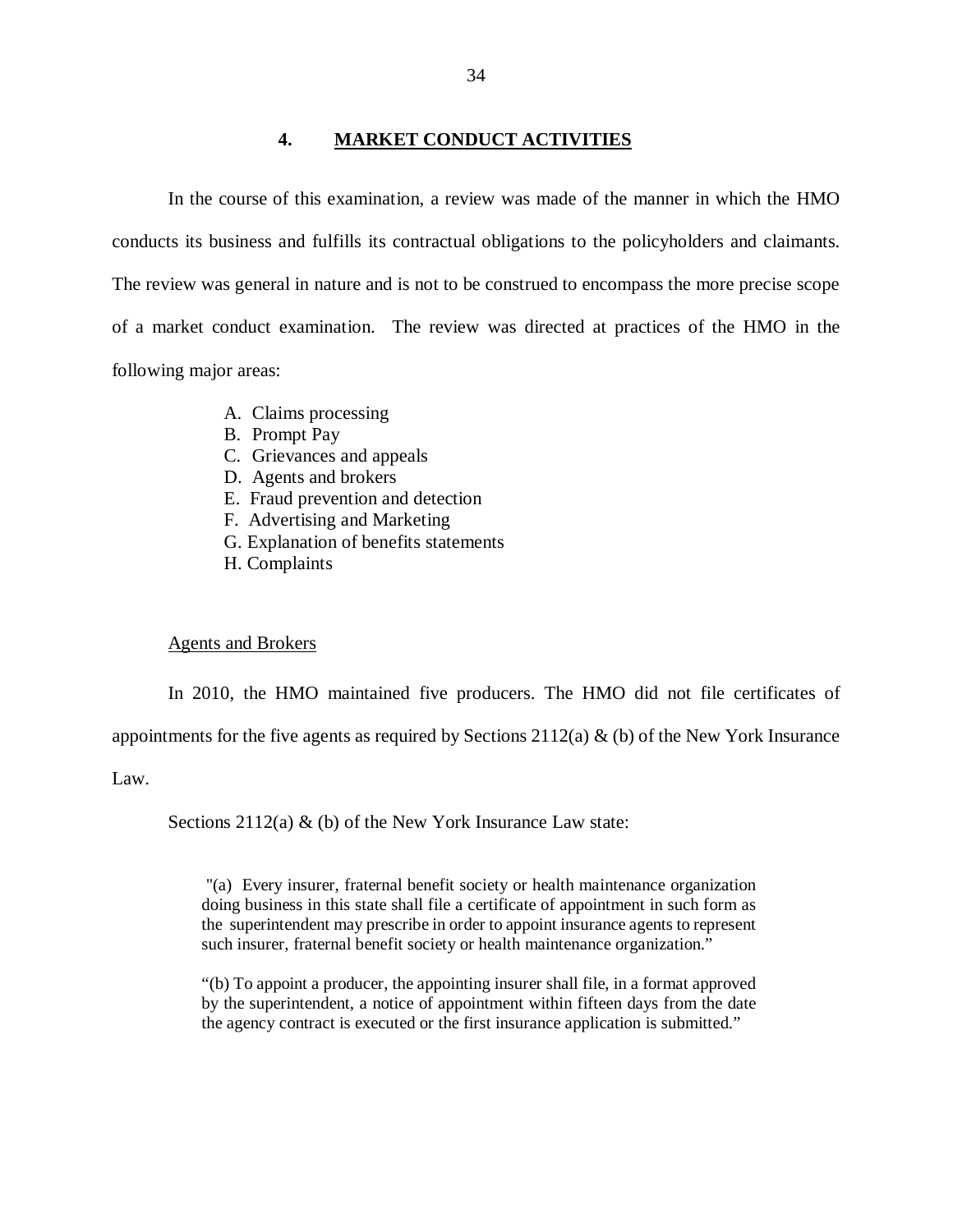It is recommended that the HMO comply with Sections  $2112(a)$  & (b) of the New York

 Insurance Law by filing a certificate of appointment with the superintendent when it appoints agents.

 The HMO terminated the above five producers it appointed in 2010 and did not file those terminations with the Department as required by Section 2112(d) of the New York Insurance Law.

Section 2112(d) of the New York Insurance Law states:

 "(d) Every insurer, fraternal benefit society or health maintenance organization or insurance producer or the authorized representative of the insurer, fraternal benefit society, health maintenance organization or insurance producer doing business in this state shall, upon termination of the certificate of appointment as set forth in subsection (a) of this section of any insurance agent licensed in this state, or upon termination for cause for activities as set forth in subsection (a) of section two thousand one hundred ten of this article, of the certificate of appointment, of employment, of a contract or other insurance business relationship with any insurance producer, file with the superintendent within thirty days a statement, in such form as the superintendent may prescribe, of the facts relative to such termination for cause. The insurer, fraternal benefit society, health maintenance representative of the insurer, fraternal benefit society, health maintenance organization or notification has been sent to the superintendent, a copy of the statement filed with the superintendent to the insurance producer at his, or her or its last known address by certified mail, return receipt requested, postage prepaid or by overnight delivery using a nationally recognized carrier. Every statement made pursuant to this subsection shall be deemed a privileged communication." organization, insurance producer or the authorized insurance producer shall provide, within fifteen days after

 It is recommended that the HMO comply with Section 2112(d) of the New York Insurance Law by filing the termination of its producers with the superintendent and sending notice of those terminations to the terminated agents.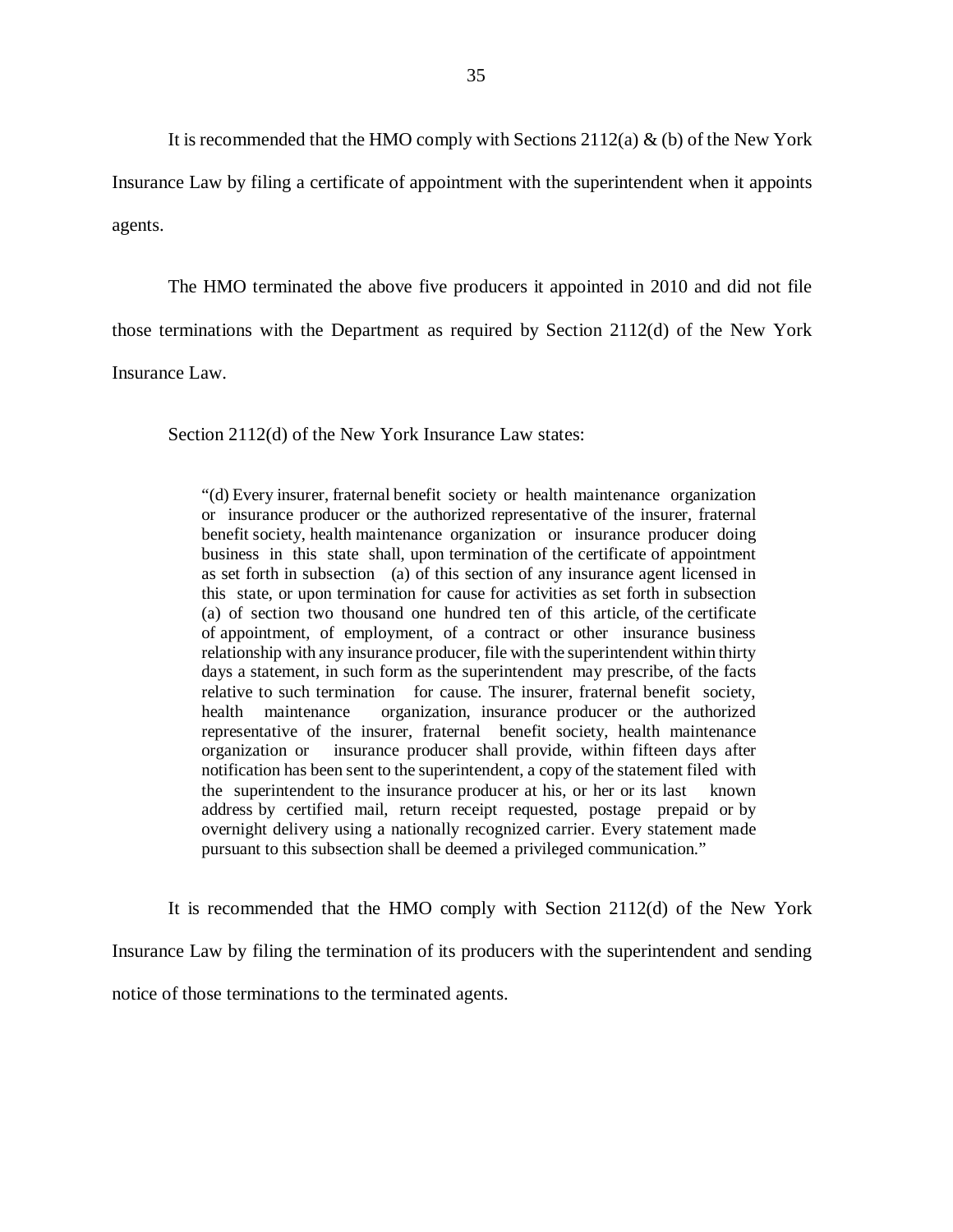### **5. SUBSEQUENT EVENTS**

<span id="page-37-0"></span> The HMO incurred net losses of (\$2,587,187) during the year ended December 31, 2012 and (\$2,857,084) during the year ended December 31, 2013. Management's plans to remediate the above losses are; 1) to seek release of a portion of the \$1,351,698 held in escrow with the Department, 2) generate management fee income in connection with a proposed management contract with an unrelated corporation and 3) obtain additional equity funding from unrelated third parties.

parties.<br>As of December 31, 2015 and August 31, 2016, the HMO reported capital and surplus in the amounts of 746,999 and \$749,695, respectively.

 While the HMO's capital and surplus, as of such dates, continued to be maintained in excess of its minimum capital requirements, such capital and surplus is being monitored on a monthly basis by this Department.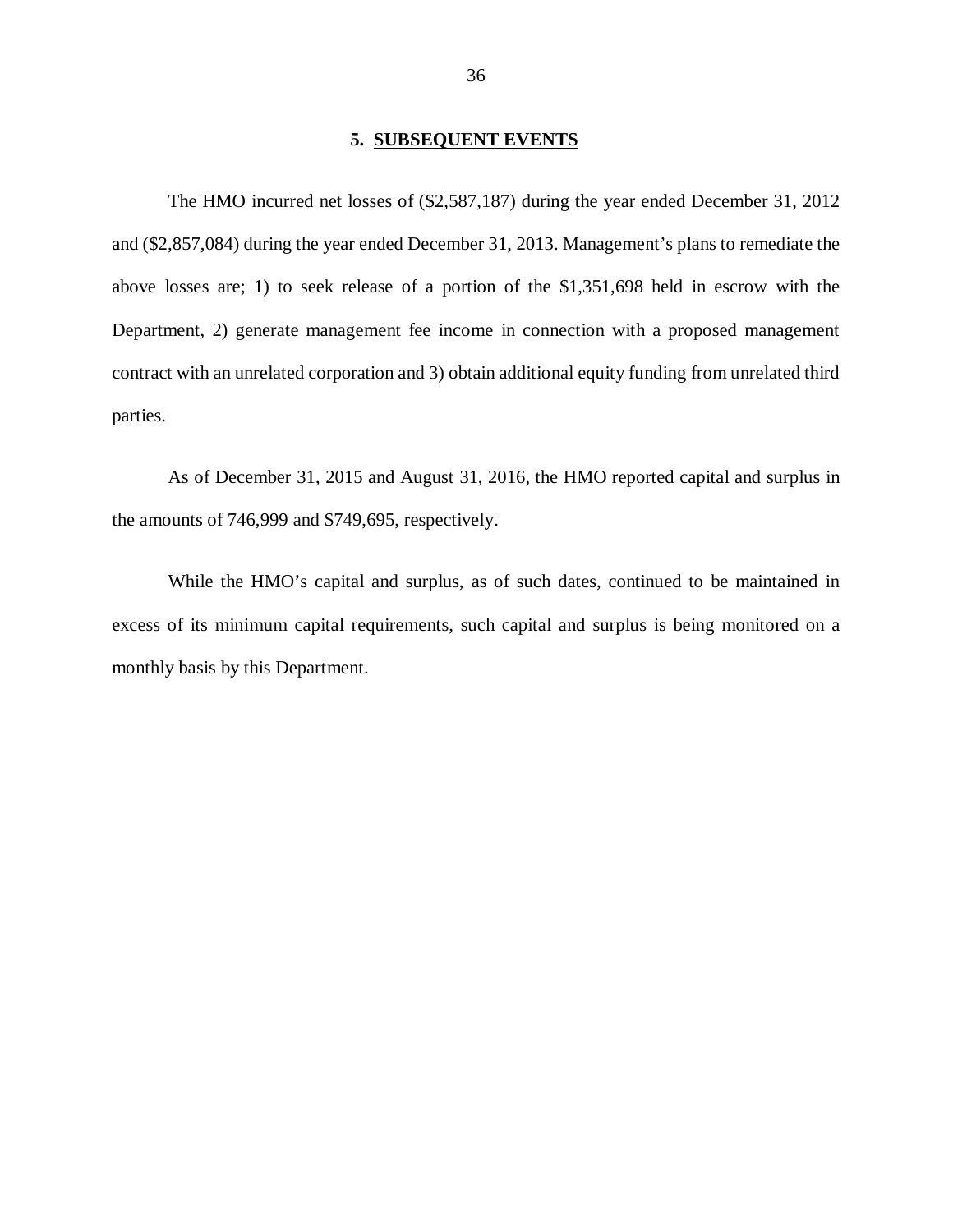### **6. SUMMARY OF COMMENTS AND RECOMMENDATIONS**

### **ITEM PAGE NO.**

### A. Section 1307 Loan

 New York Insurance Law by entering into a written agreement that is approved by the superintendent for any advance or borrowing pursuant It is recommended that the HMO comply with Section 1307(d) of the to this Section. 6

## B. Management and Controls

- number of directors as required by Article 6 of the HMO's Certificate of i It is recommended that the HMO revise its by-laws in order to fix the Incorporation. 6
- ii It is recommended that the HMO comply with Part  $98-1.11(g)(1)$  of the Administrative Rules and Regulations of the New York State Health Department and institute enrollee representation within its board of directors. It is recommended that the HMO comply with Part  $98-1.11(g)(1)$  of the 7<br>Administrative Rules and Regulations of the New York State Health<br>Department and institute enrollee representation within its board of<br>directors.
- annual shareholders' meetings in order to elect board members and to transact other relevant business. iii It is recommended that the HMO comply with its by-laws by holding 7

### C. Enterprise Risk Management

- Regulation No. 118 (11 NYCRR 89.10) by obtaining a Qualifications Letter from its CPA ensuring that the CPA it retains is independent and agrees to comply with the provisions of the New York Insurance Law i It is recommended that the HMO comply with Part 89.10 of Insurance and Insurance Regulations. 9
- Insurance Regulation No. 118 (11 NYCRR 89.5) by obtaining the approval of the HMO's audit committee when the CPA who performs the audit is also engaged in non-audit services. ii It is recommended that QHPNY comply with Parts 89.5(e) and (f) of 9
- iii It is recommended that the HMO comply with Part 89.12(a) of Insurance Regulation No. 118 (11 NYCRR 89.12(a) by maintaining an Audit Committee that is responsible for the appointment, compensation and oversight of the work of the HMO's CPA. 10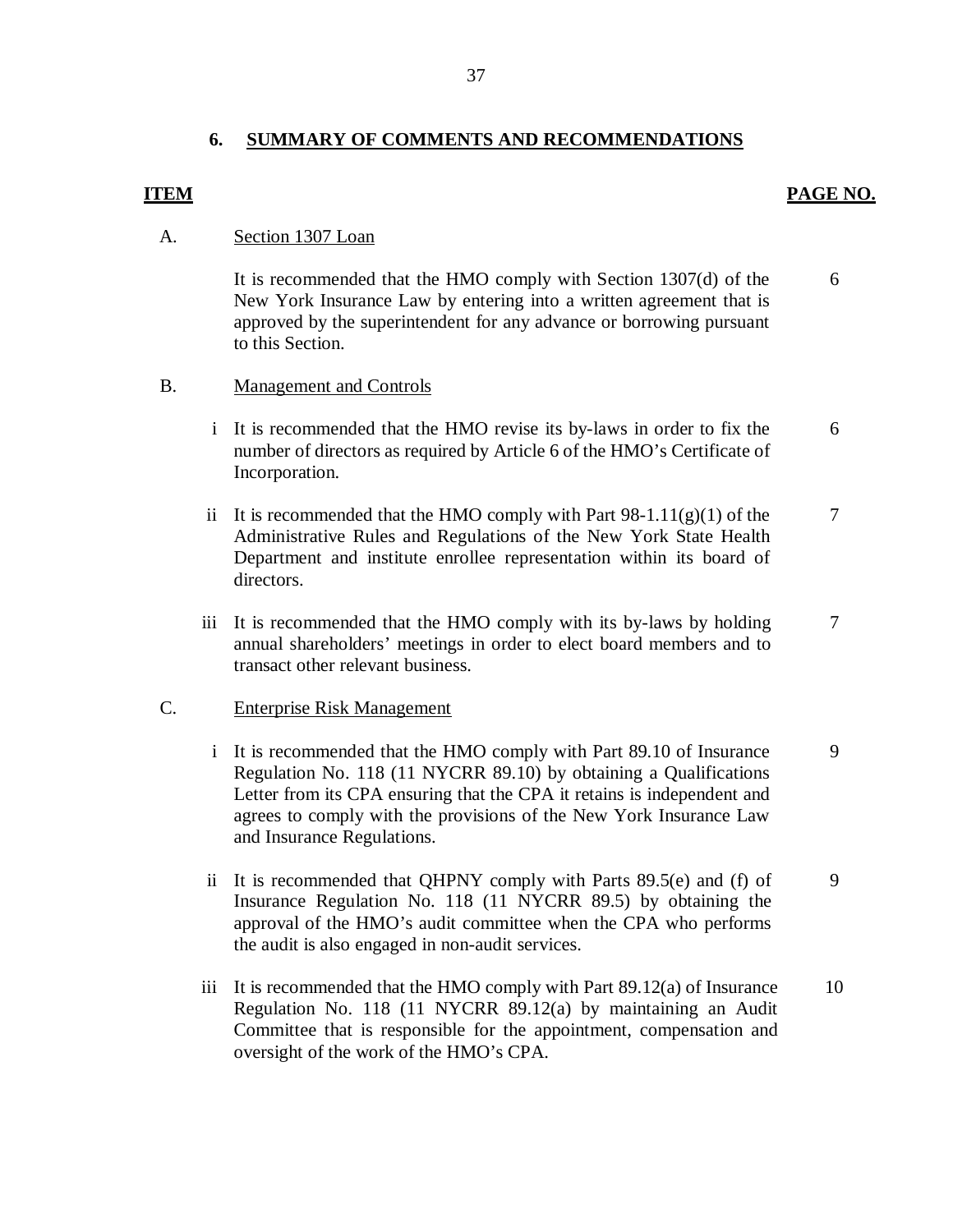# **PAGE NO.**

# **ITEM**

# Enterprise Risk Management (Continued)

- iv It is recommended that the HMO's Audit Committee revise its Charter to require that the Audit Committee meet on at least a quarterly basis. 11
- of its Audit Committee. v It is also recommended that the HMO's management follow the direction 11

# D. Reinsurance

- No. 61R and reduce its premium income by the full amount of reinsurance paid or payable to the reinsurers. i It is recommended that the HMO comply with Paragraph 25 of SSAP 13
- Statement Instructions by providing in its Schedule S an analysis, by reinsurance carrier, of the required reinsurance ceded information. ii It is recommended that the HMO comply with the NAIC Health Annual 13

# E. Holding Company Transactions

- i If a dormant entity is reactivated and provide services to the HMO, it is recommended that the HMO send a written contract outlining, among other items, the services provided and costs for such services to the New York State Department of Financial Services and the New York State Health Department for review and approval. 17
- Administrative Rules and Regulations of the New York State Health Department by obtaining prior written approval on any termination or non-renewal of its management contracts. ii It is recommended that QHPNY comply with Part 98-1.11(n) of the 19
- Administrative Rules and Regulations of the New York State Health Department by seeking the prior approval of the New York State Health when it intends to transfer or loan funds to any other business, function or to any subsidiary or member of the HMO's holding company system or to any member or stockholder. iii It is recommended that the HMO comply with Part 98-1.11(b) of the Department and the New York State Department of Financial Services 20
- iv It is recommended that the HMO comply with Section  $1407(a)(4)$  of the New York Insurance Law by refraining from making loans to its Parent. 21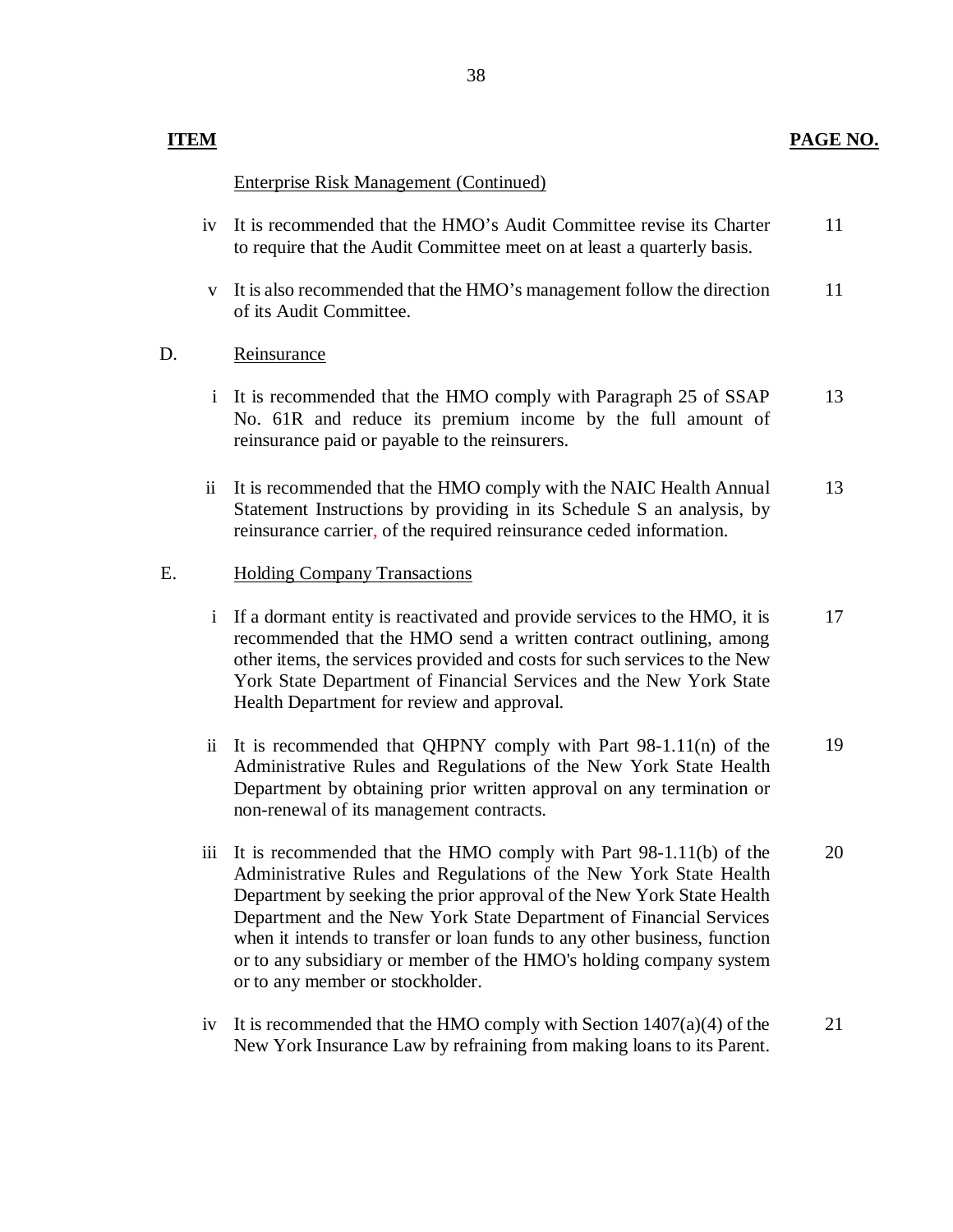## **ITEM PAGE NO.**

### Holding Company Transactions (Continued)

- Insurance Circular Letter No. 33 (1979) relative to its tax allocation process and it is also recommended that the HMO comply with Part 98- 1.10(a) of the Administrative Rules and Regulations of the New York State Department of Health by seeking the approval of the New York State Health Department and the New York State Department of Financial Services before entering into an agreement for rendering services on a regular or systemic basis between the HMO and any person in its holding company system. v It is recommended that the HMO comply with the guidelines of 21
- & 5 of Statement of Statutory Accounting Principles No. 25 and revise its organizational chart to include all its related companies. vi It is recommended that the HMO follow the guidelines of Paragraphs 4 23
- 1.2(v) of the Administrative Rules and Regulations of the New York State Health Department and the NAIC Annual Statement Instructions – Health and report all of its organizational charts that are reported in all filings made to the New York State Department of Health and the New York State Department of Financial Services. vii It is recommended that the HMO comply with Parts  $98-1.2(i)$  and  $98-1.2(i)$ 24
- establish appropriate agreements/contracts for the rendering of services on a regular or systematic basis with any person or affiliate within its holding company structure. It is further recommended that the HMO seek approval for all such regular and systemic transactions and agreements with the Commissioner of Health and Superintendent of Financial Services. viii It is recommended that the HMO comply with Part 98-1.10.1(c) and 24

### F. Conflict of Interest

 conflict of interest policy to require all officers, directors and responsible employees to sign a conflict of interest statement on an annual basis, and that the HMO establish a procedure for enforcing such policy. It is recommended that, as a good business practice, the HMO revise its 25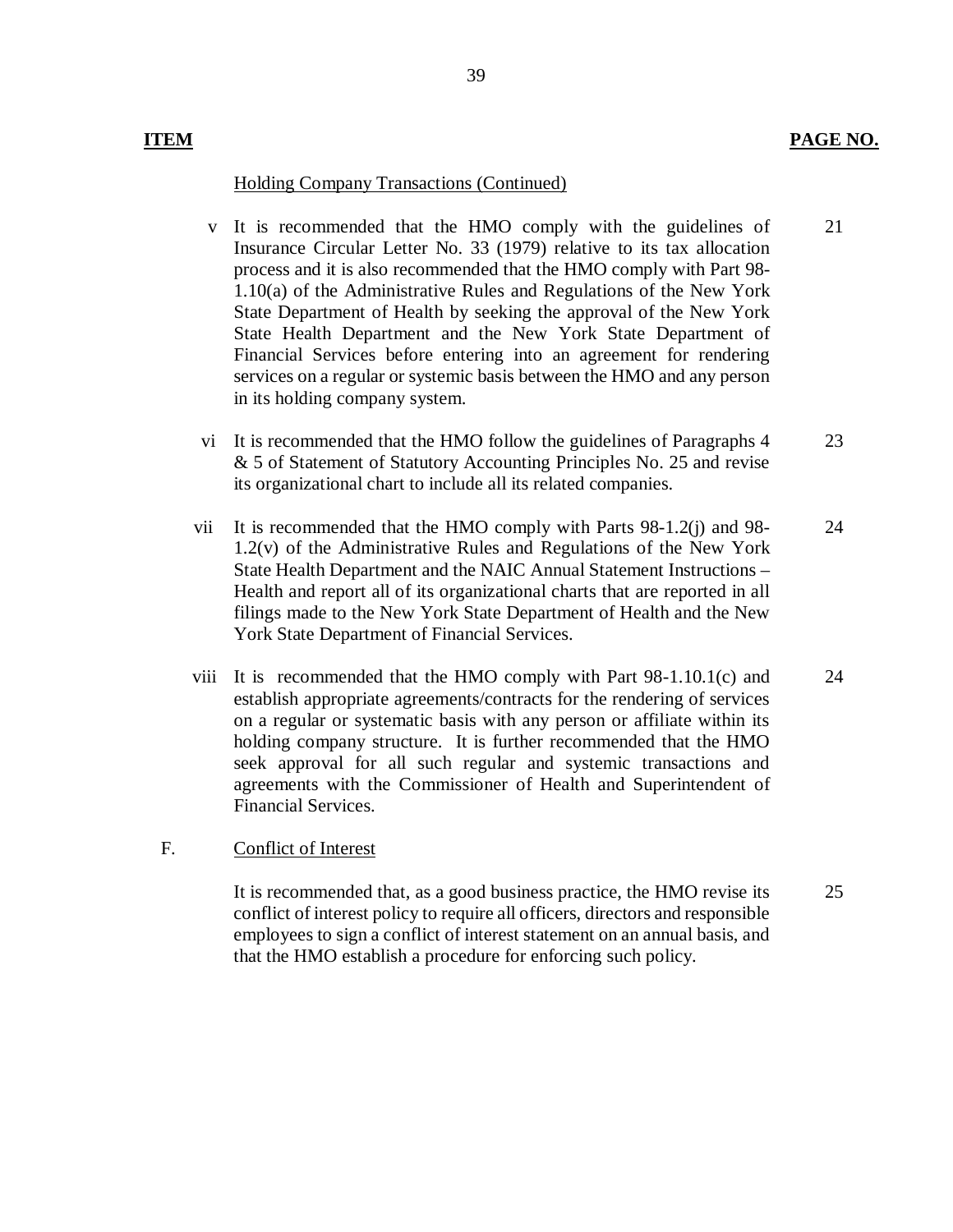# **ITEM PAGE NO.**

## G. Accounts and Records

- Administrative Rules and Regulations of the New York State Health Department by refraining from making disbursements on behalf of the HMO unless the books, accounts and records of each party to the transactions can accurately disclose the nature of the transactions, and such items are subject to the HMO's business operations. i It is recommended that the HMO comply with Part 98-1.10(b) of thee 26
- ii It is recommended that the HMO enhance its cash and investments internal controls by removing from bank and depository signatory lists all individuals who are no longer officers or employees of the HMO, or are no longer authorized to transact such processes. HMO management has indicated that the aforementioned issue was subsequently corrected. 27

### Annual Statements H.

 It is recommended that the HMO comply with Section 98-1.16 of the Administrative Rules and Regulations of the Health Department by filing its annual statements on or before April 1 of each year. 28

# I. Evaluation of IT Controls

- its application of IT controls, in order to ensure that supporting controls are documented and that such controls mitigate identified risks. i It is recommended that the HMO continue to adopt IT best practices in 30
- is provided to the Department during examinations and that all Department requests are fully responded to in a timely manner. ii It is recommended that the HMO ensure adequate expertise and support 30

### Agents and Brokers J.

- the New York Insurance Law by filing a certificate of appointment with the superintendent when it appoints agents. i It is recommended that the HMO comply with Sections 2112(a)  $\&$  (b) of 35
- New York Insurance Law by filing the termination of its producers with the superintendent and sending notice of those terminations to the ii It is recommended that the HMO comply with Section 2112(d) of the terminated agents. 35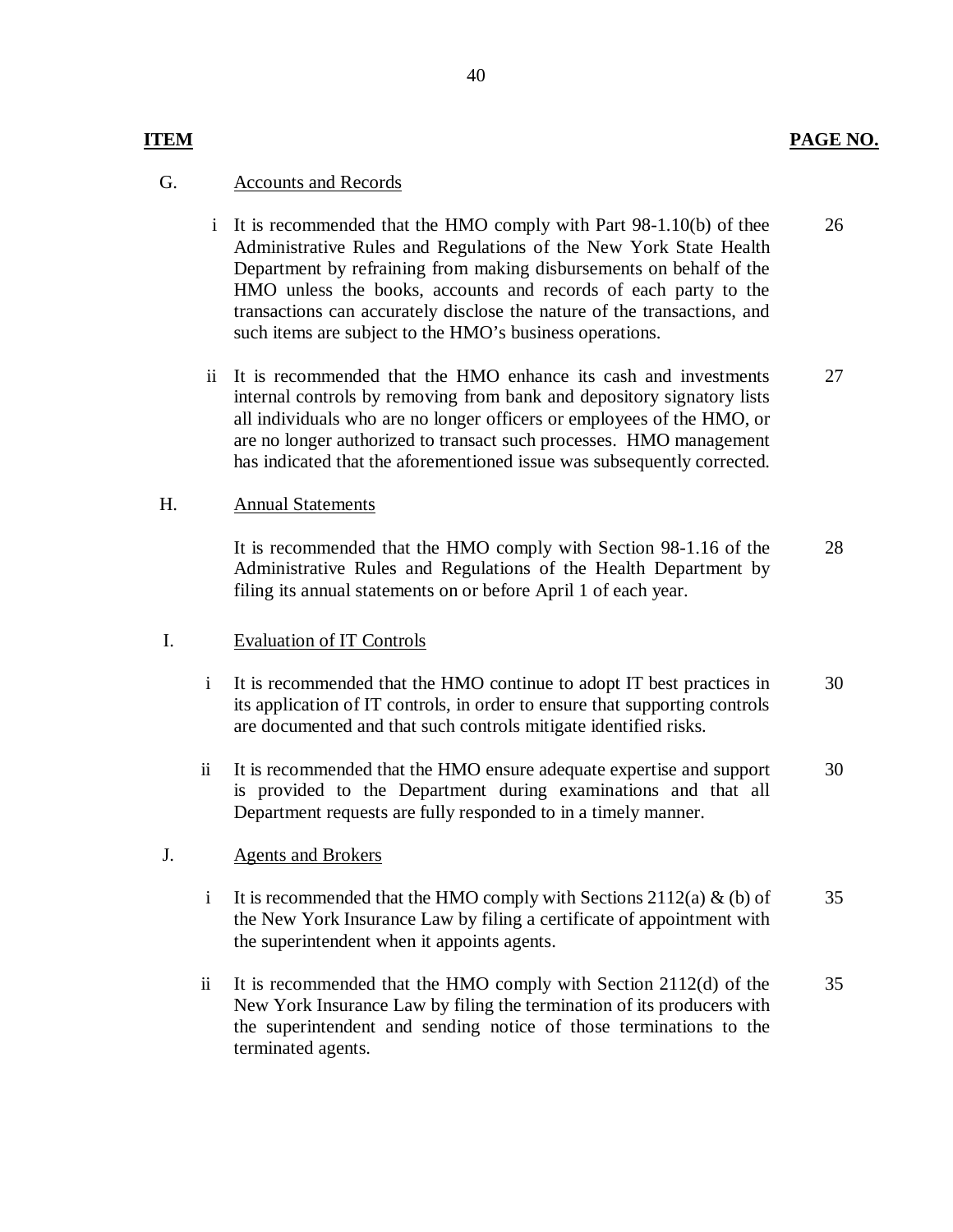Respectfully submitted,

 Associate Insurance Examiner \_\_\_\_\_\_\_\_\_\_\_\_\_\_\_\_\_\_\_\_\_ Edouard Medina

STATE OF NEW YORK ) COUNTY OF NEW YORK) ) SS. )

 Edouard Medina, being duly sworn, deposes and says that the foregoing report submitted by him is true to the best of his knowledge and belief.

> \_\_\_\_\_\_\_\_\_\_\_\_\_\_\_\_\_\_ Edouard Medina

 Subscribed and sworn to before me this  $\_\$  day of  $\_\_\_\_\$  2017.